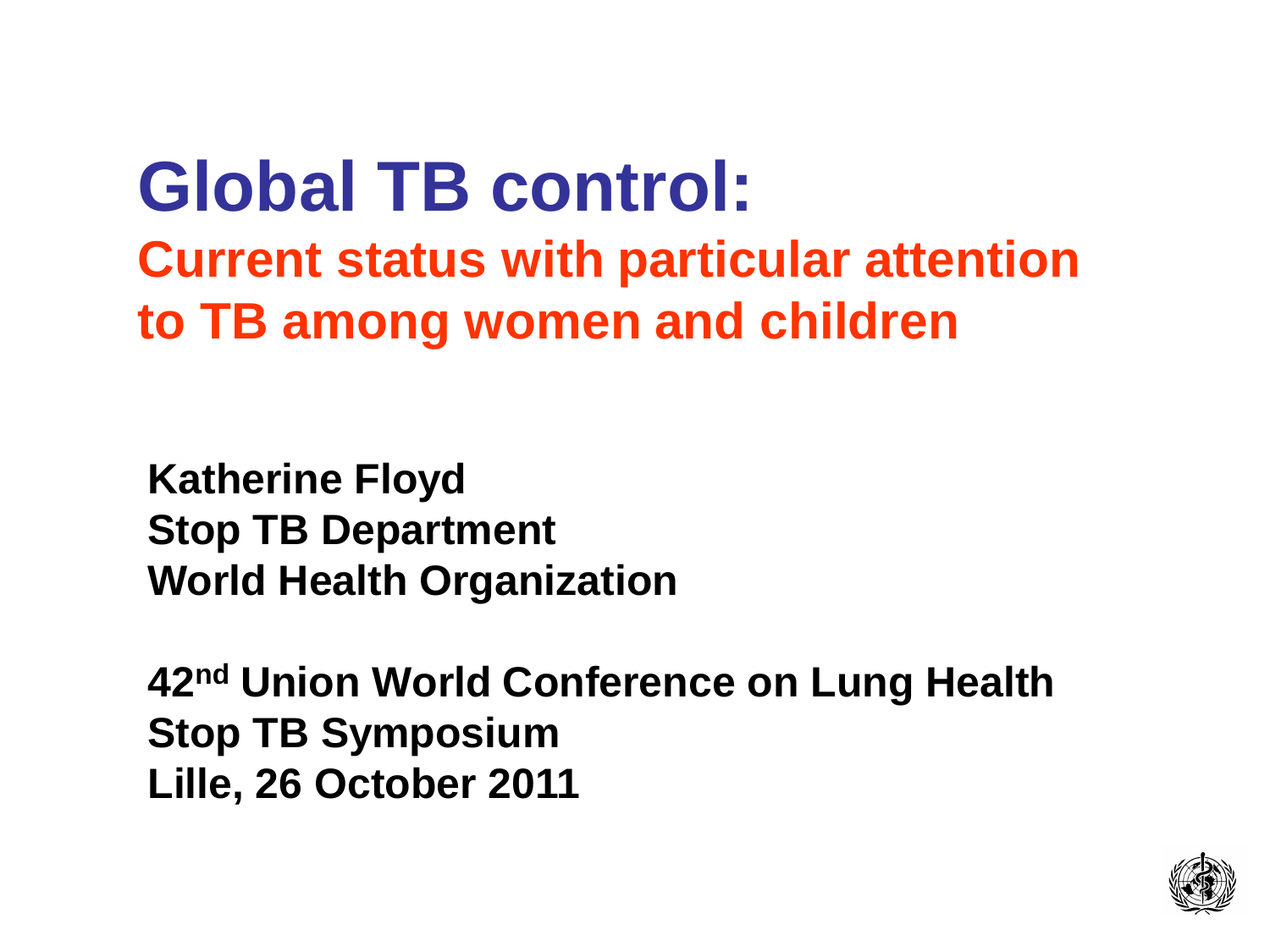# **Overview**

- **1. The burden of disease caused by TB and progress towards 2015 targets**
- **2. Progress in implementing and financing TB care and control**
	- **Comparisons with targets in Stop TB Partnership's Global Plan 2011–2015**
- **3. TB in women and children**
	- **What global notification and survey data tell us**



#### **Launched 11 October**

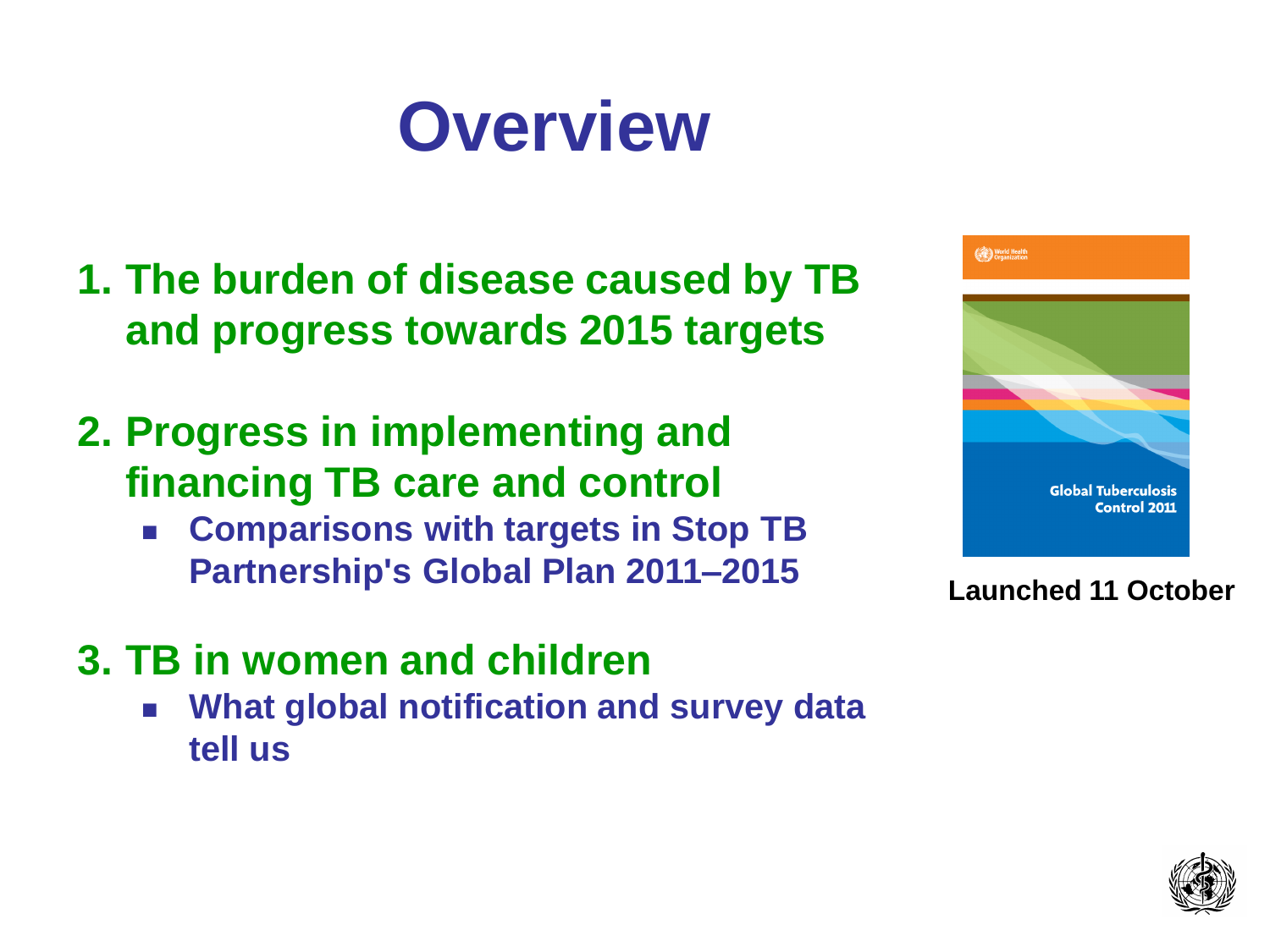# **1. Burden of disease and progress towards 2015 targets**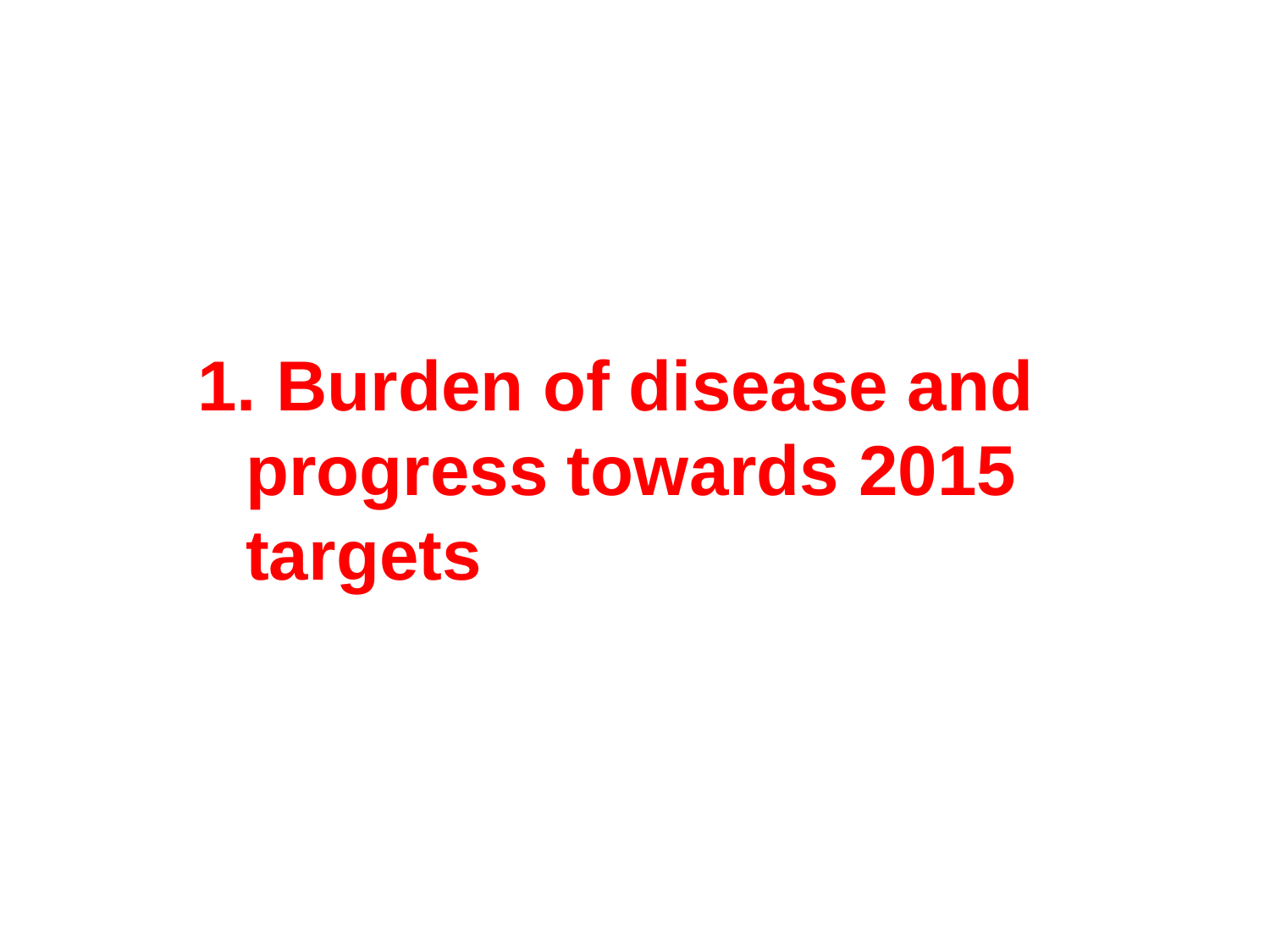### Progress in applying the Task Force framework for assessment estimating disease burden **Major progress in measuring and**





**96 country consultations in 2 years 17 African countries plus India and China in past year**

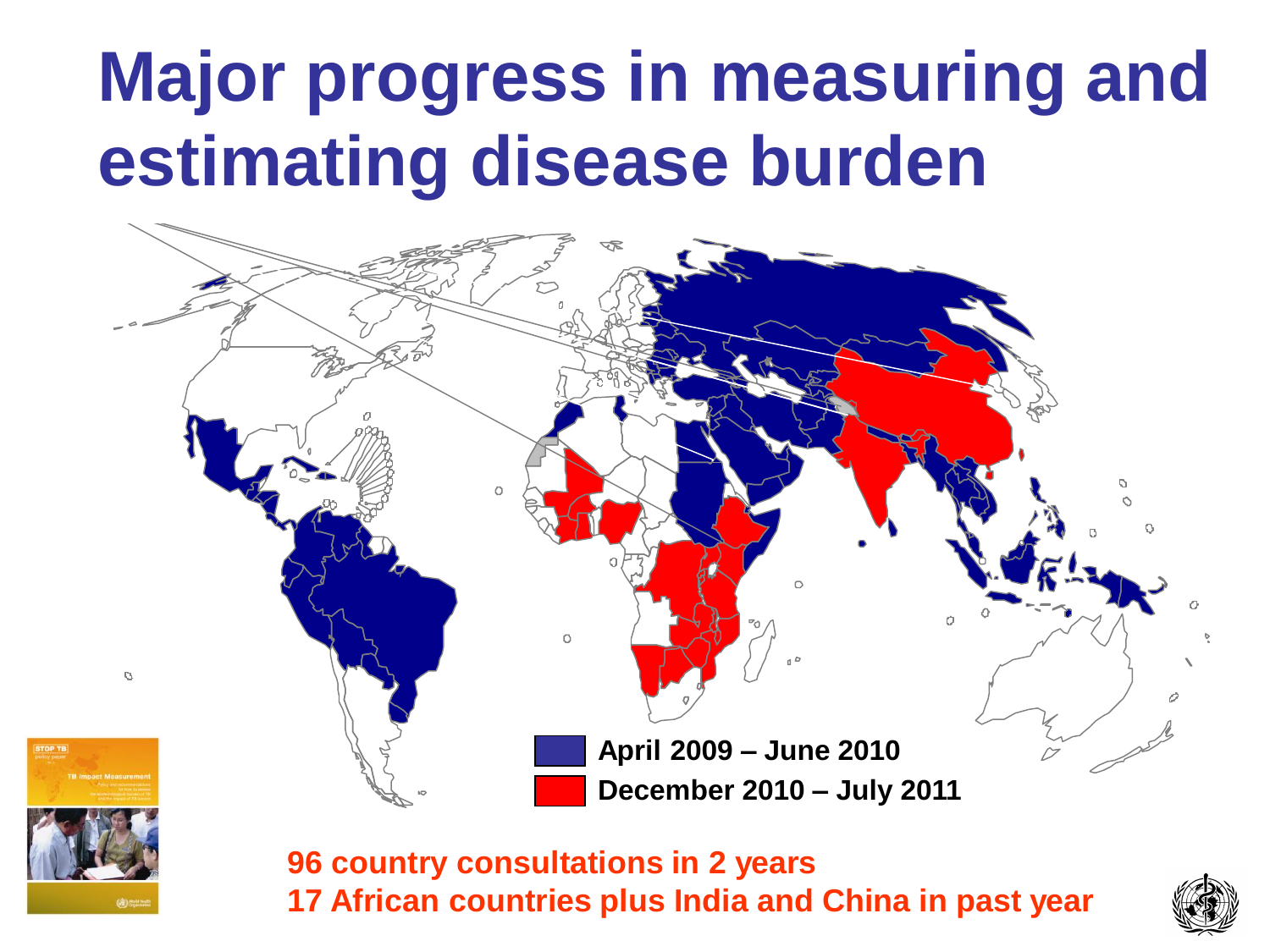## **Direct measurements of mortality**

C<br>Cibal prins in the mation direct which discussed the indial term is the TB mortality are actional to the avail **national vital registration (90 countries) + mortality surveys (India)**

> $\Omega$  $\mathcal{O}$ **91 countries, 46% estimated global TB deaths, Up from 89 countries with 8% global TB deaths in 2010 China and India for the first time in 2011**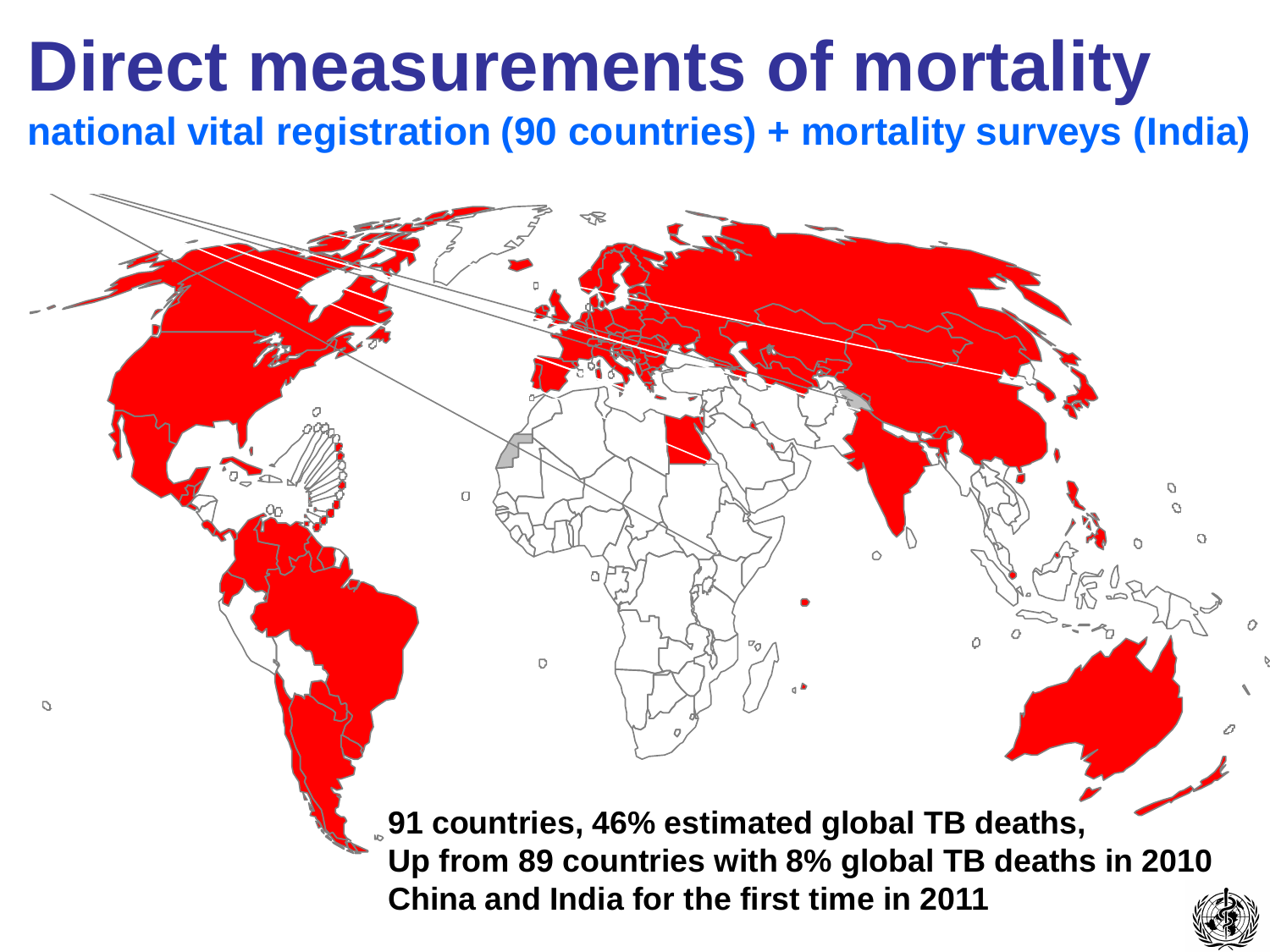## **Prevalence surveys major global momentum**



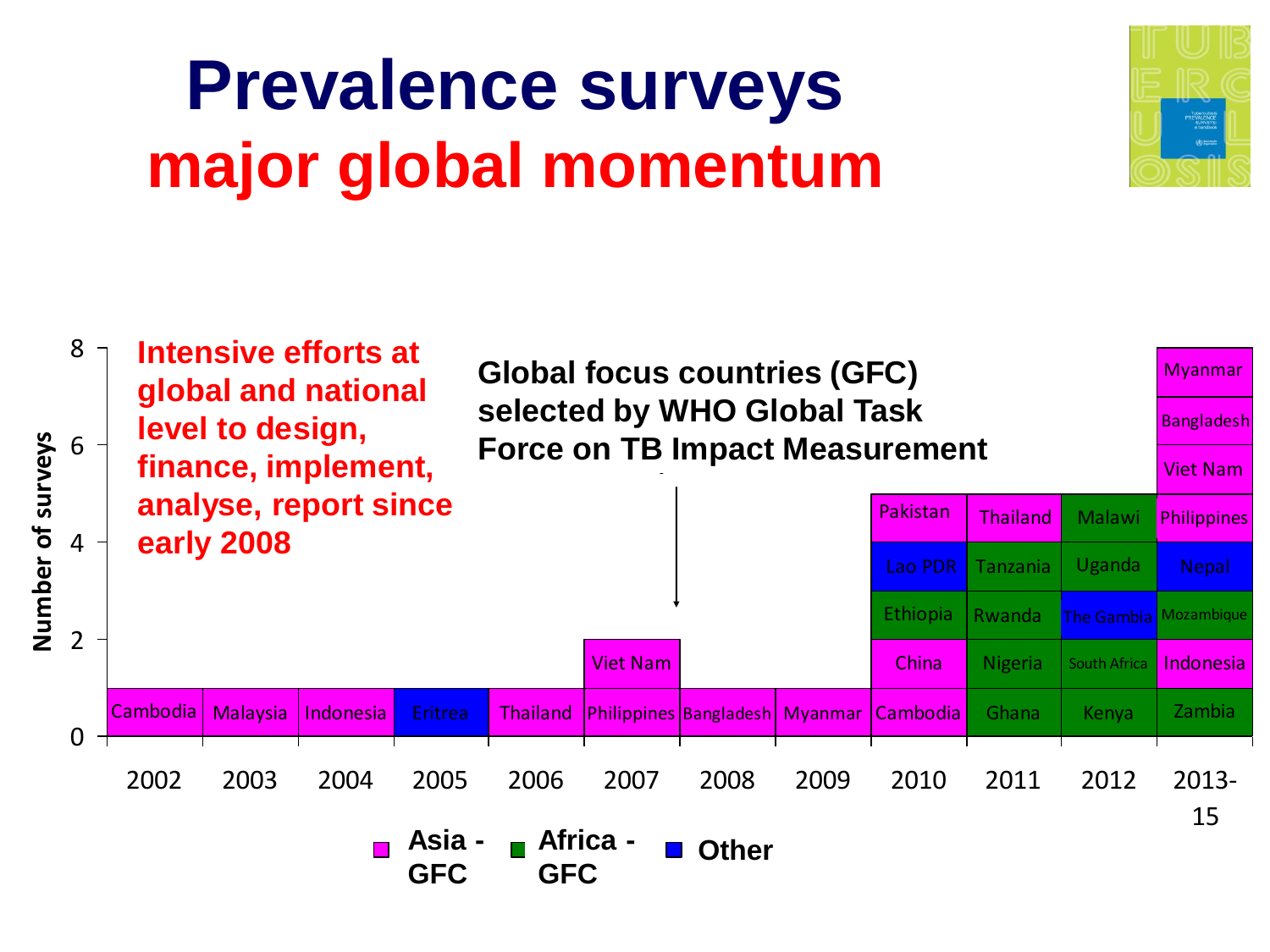### **TB cases and deaths, 1990–2010 absolute numbers**

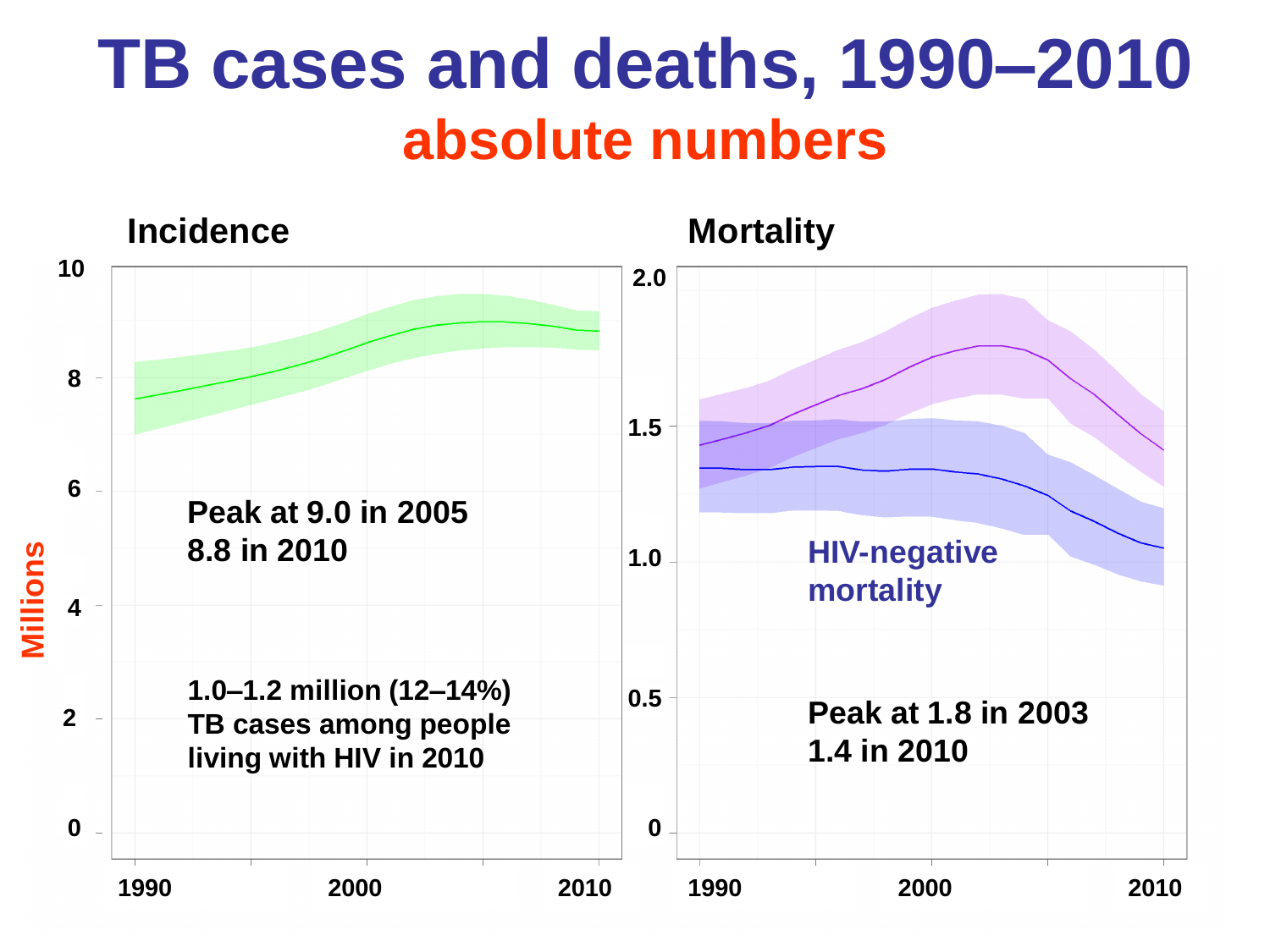# **Most TB cases in Asia and Africa**



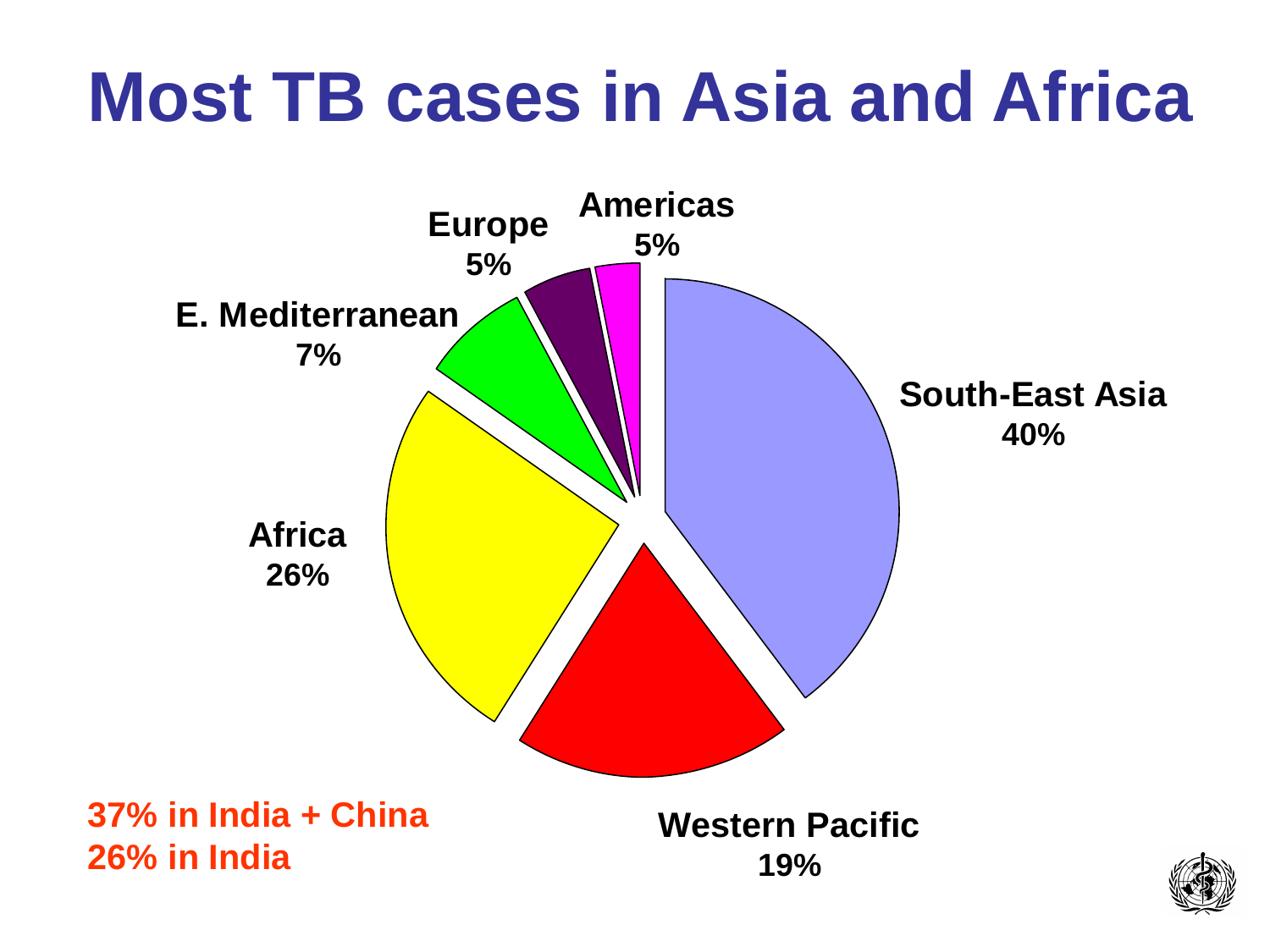# **Most TB deaths in Asia and Africa**



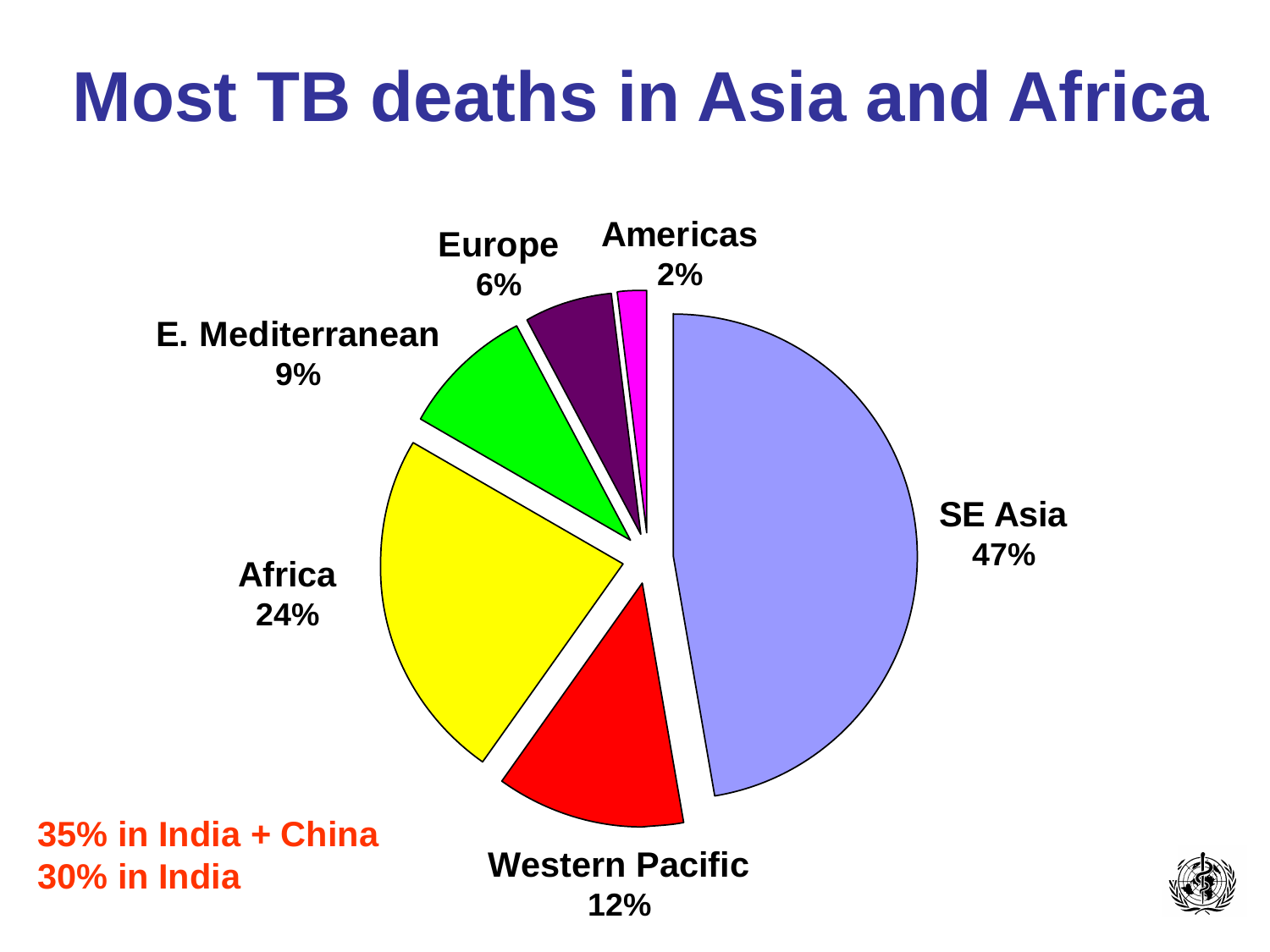# **Incidence, prevalence and mortality rates: global estimates**



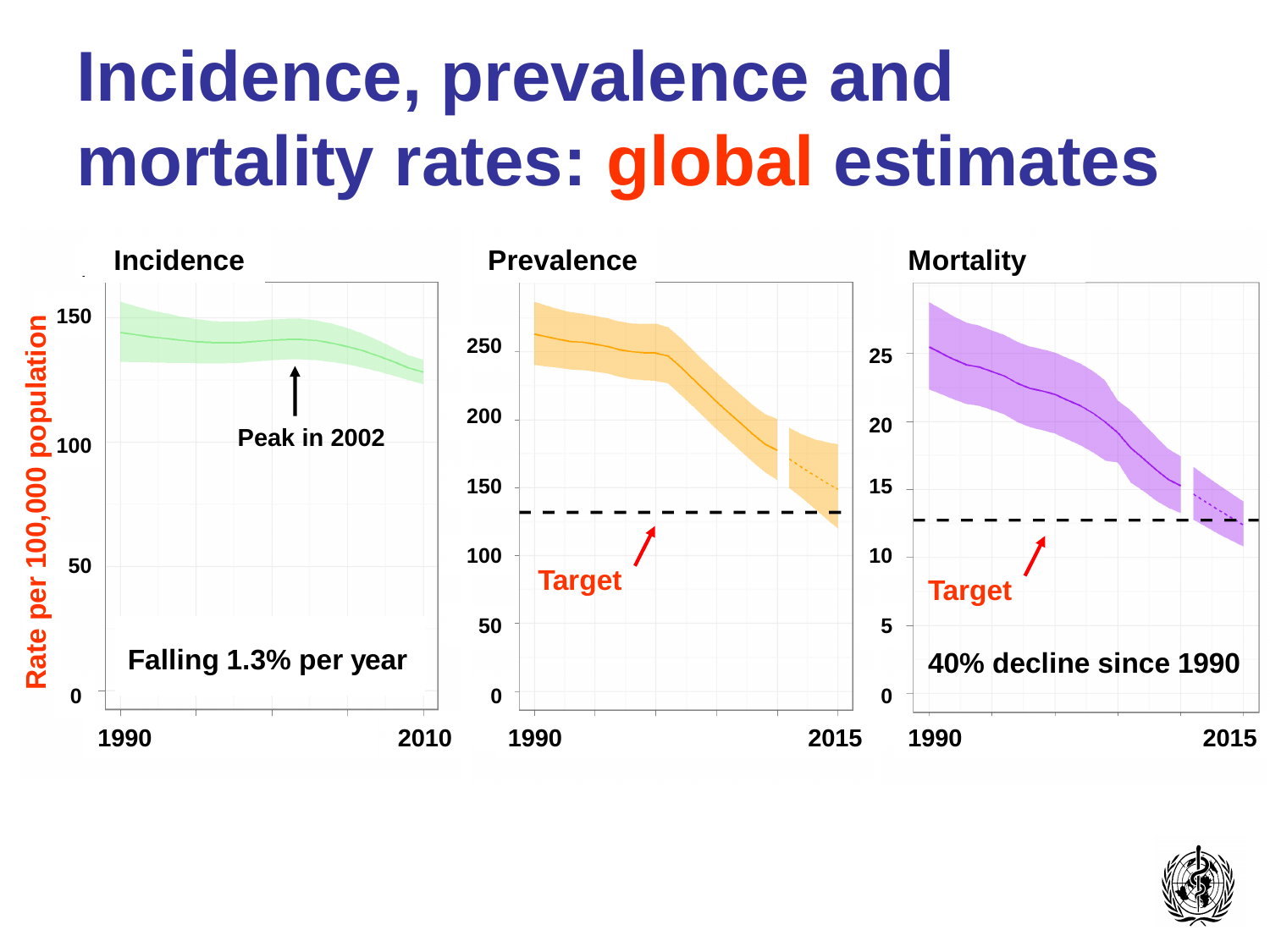# **Dramatic reductions in TB cases and deaths in China, 1990–2010**

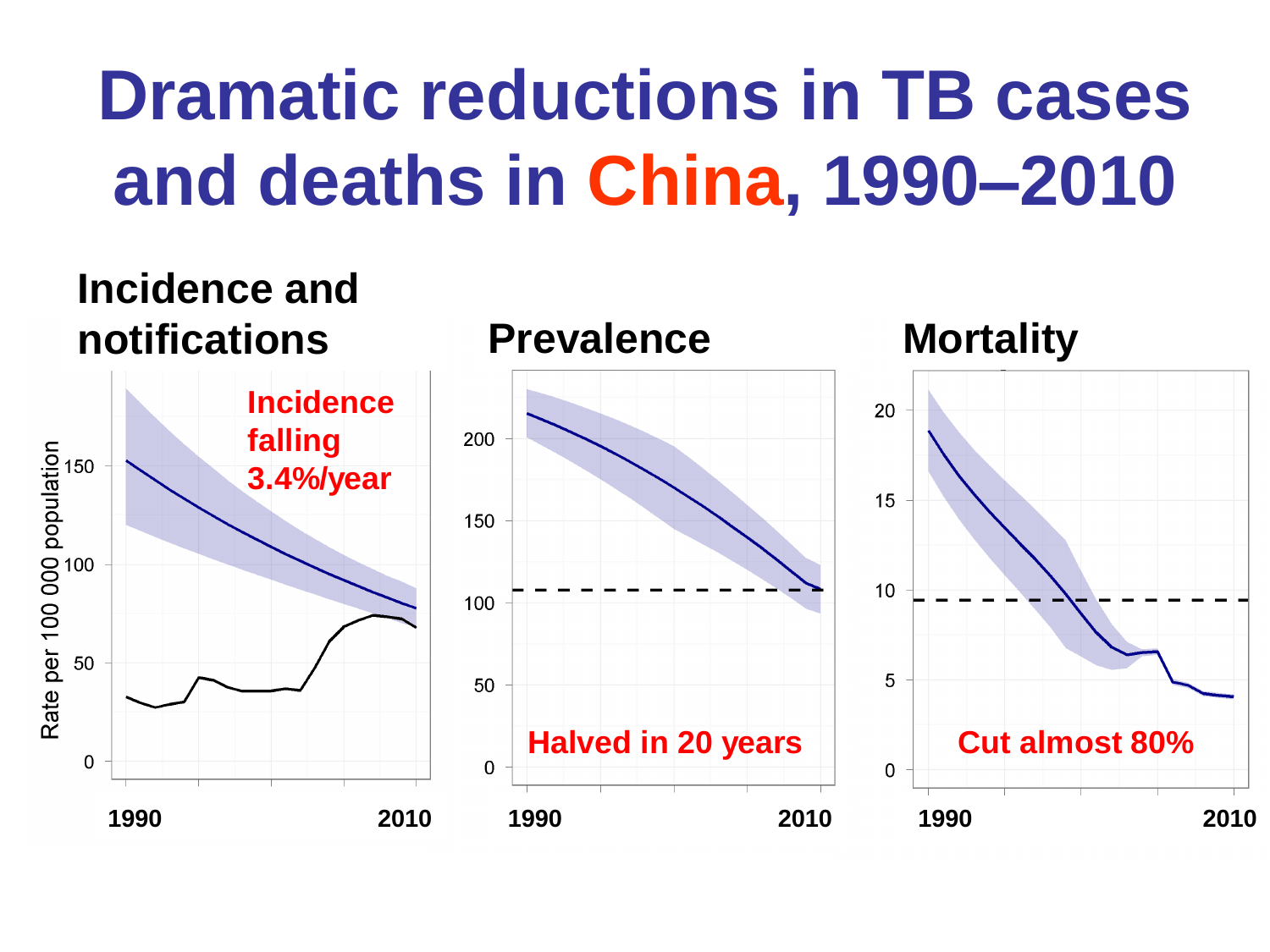**2. Progress in implementing and financing TB care and control**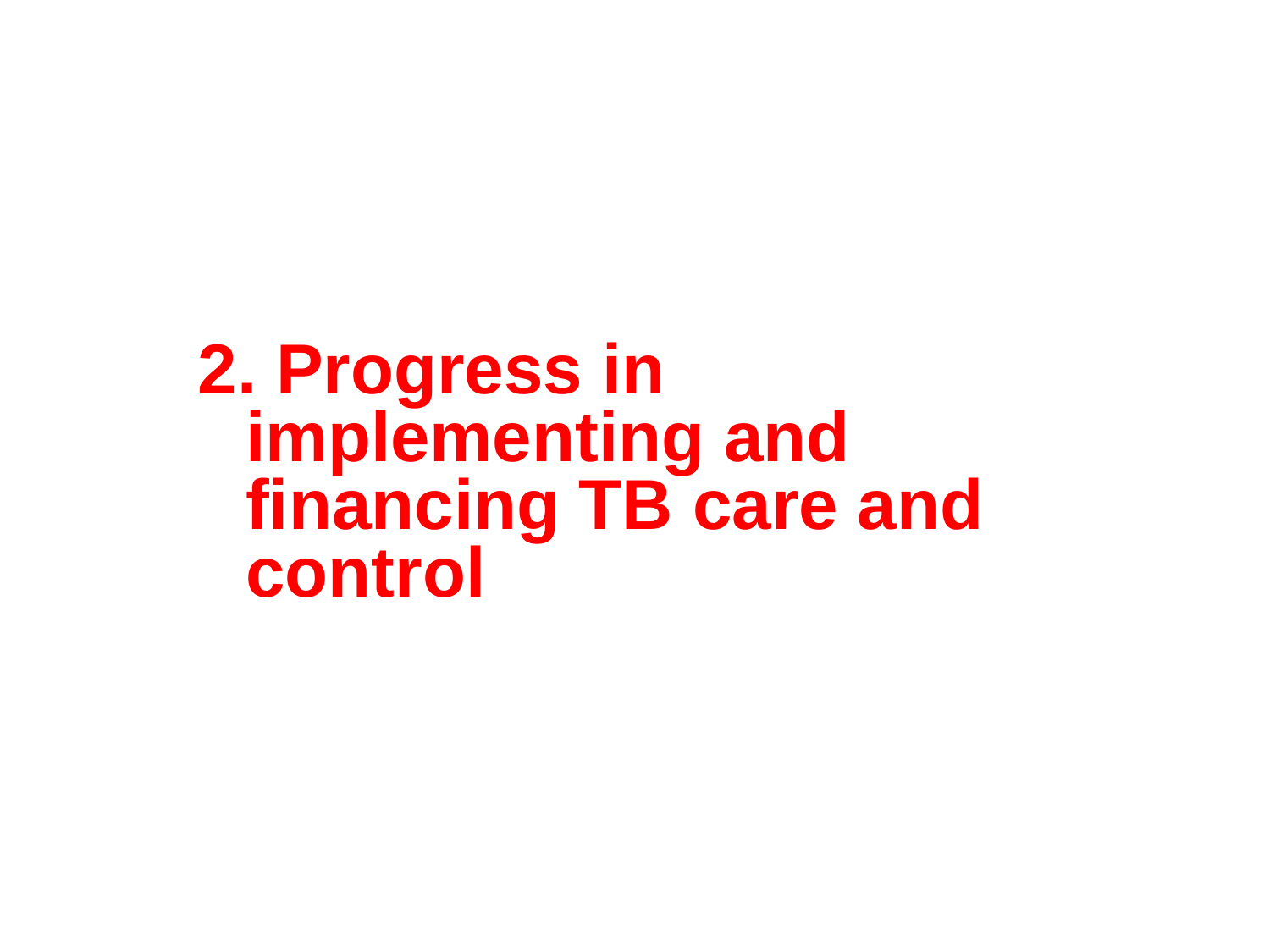### **Global notifications (black) in context of estimated incidence (green)**

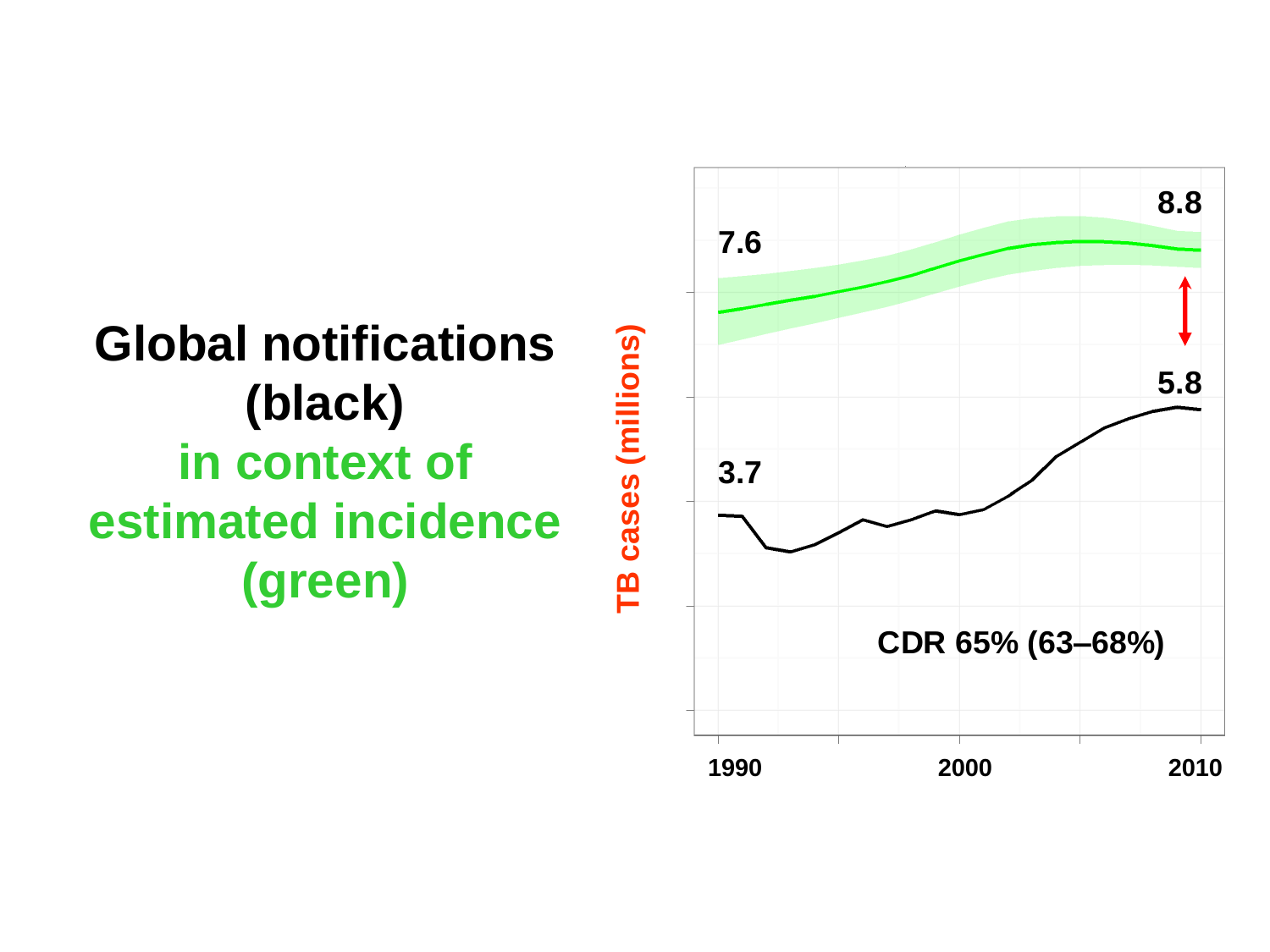### **Case notifications by region, 1990–2010**

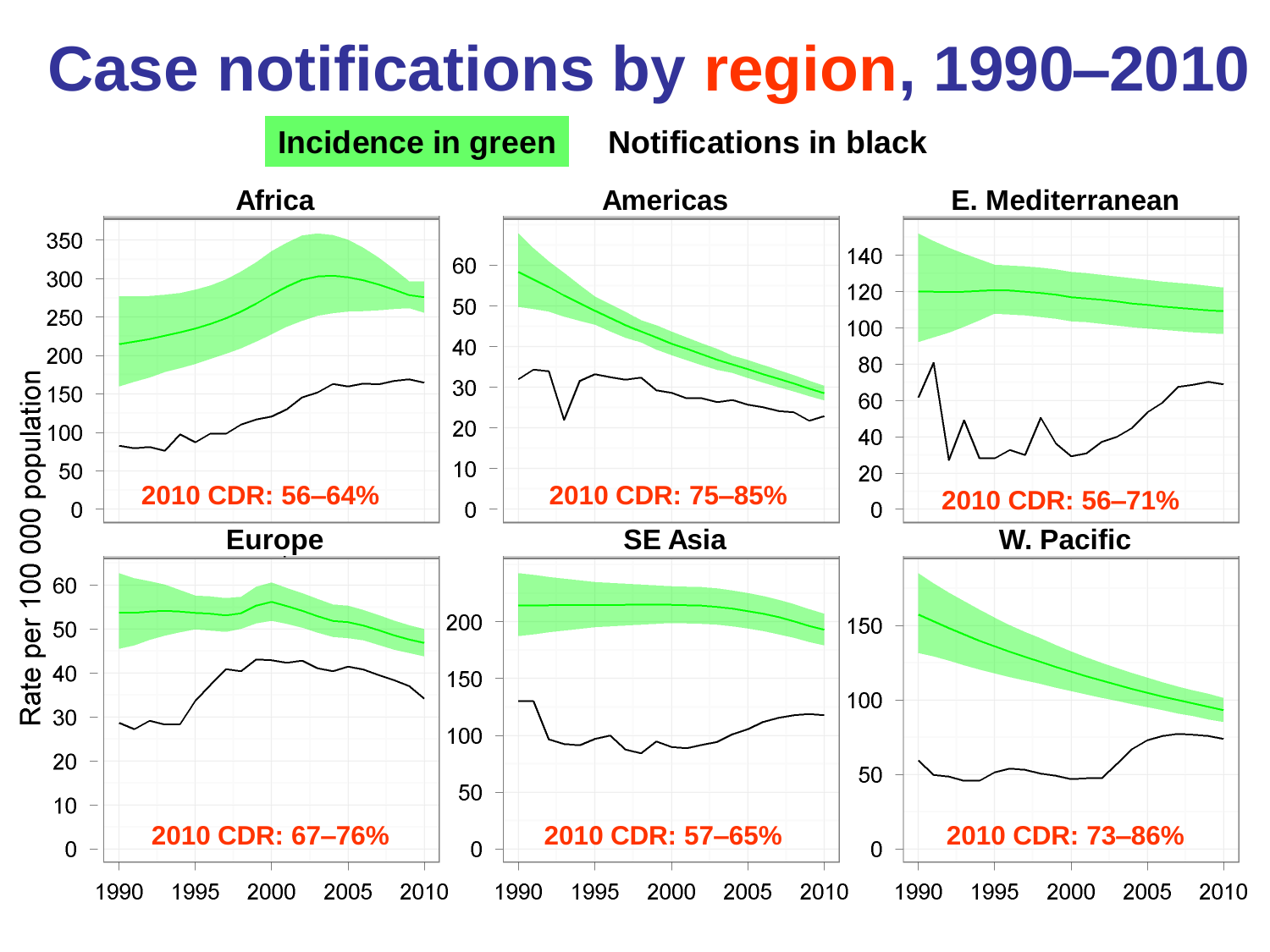# **Treatment success 87% globally …but Europe lagging behind**

**Global, new sm+ WHO Regions, new sm+**

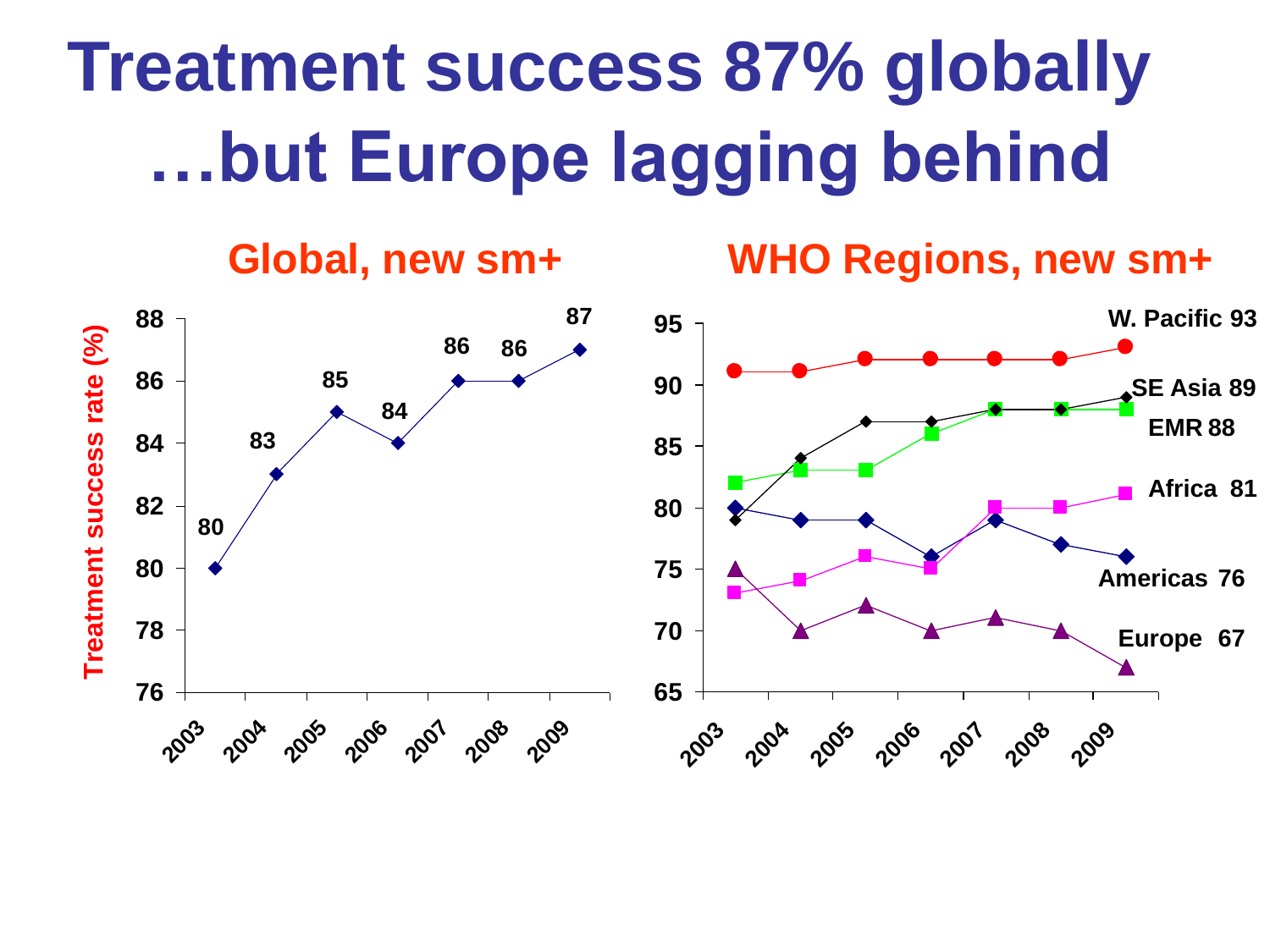# **Notifications of MDR-TB increasing**

### **BUT only ~ 1 in 6 (16%) of estimated cases of MDR-TB among reported TB patients diagnosed and treated in 2010**

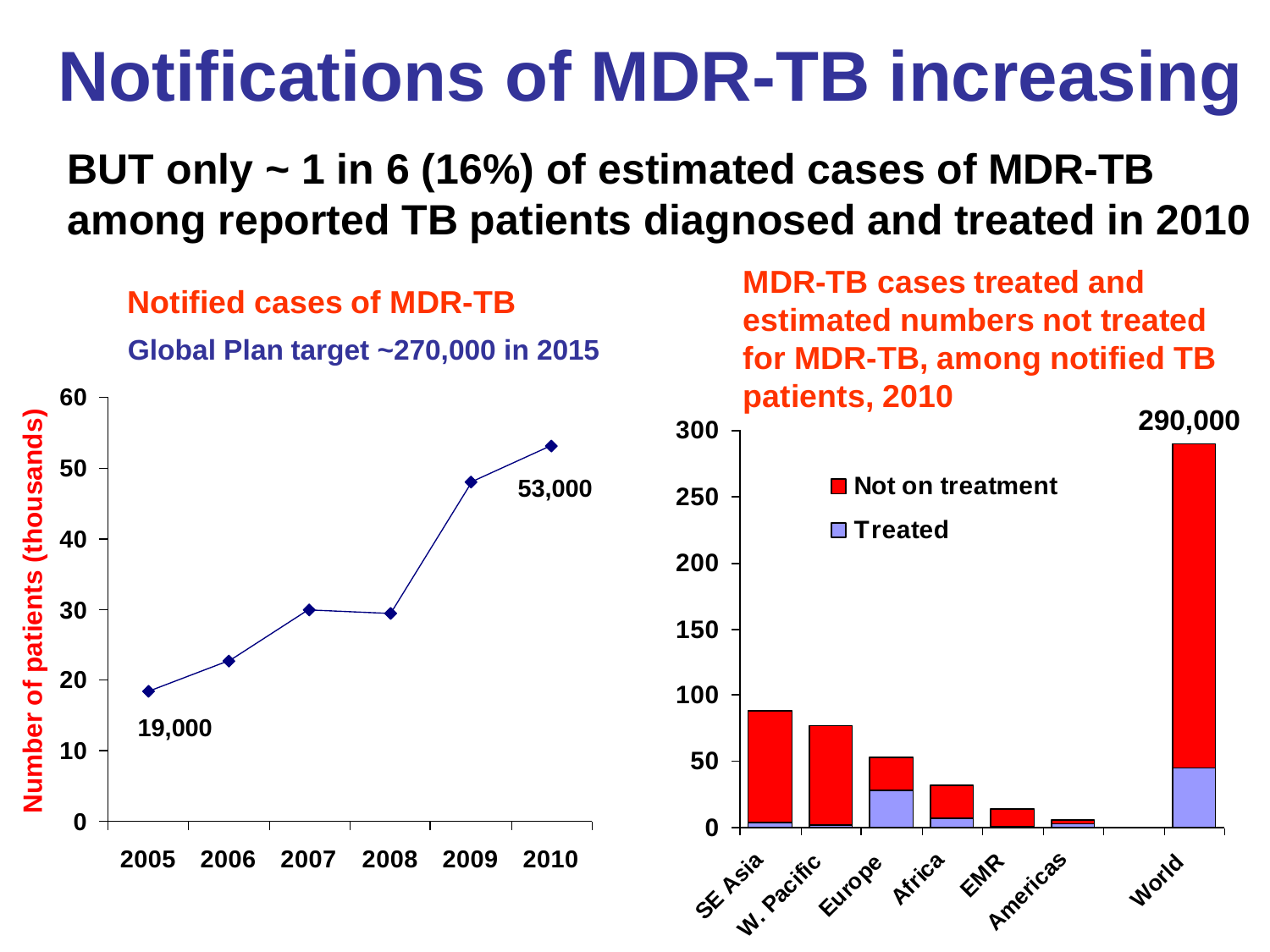## **Proportion of TB patients tested for MDR-TB remains low**

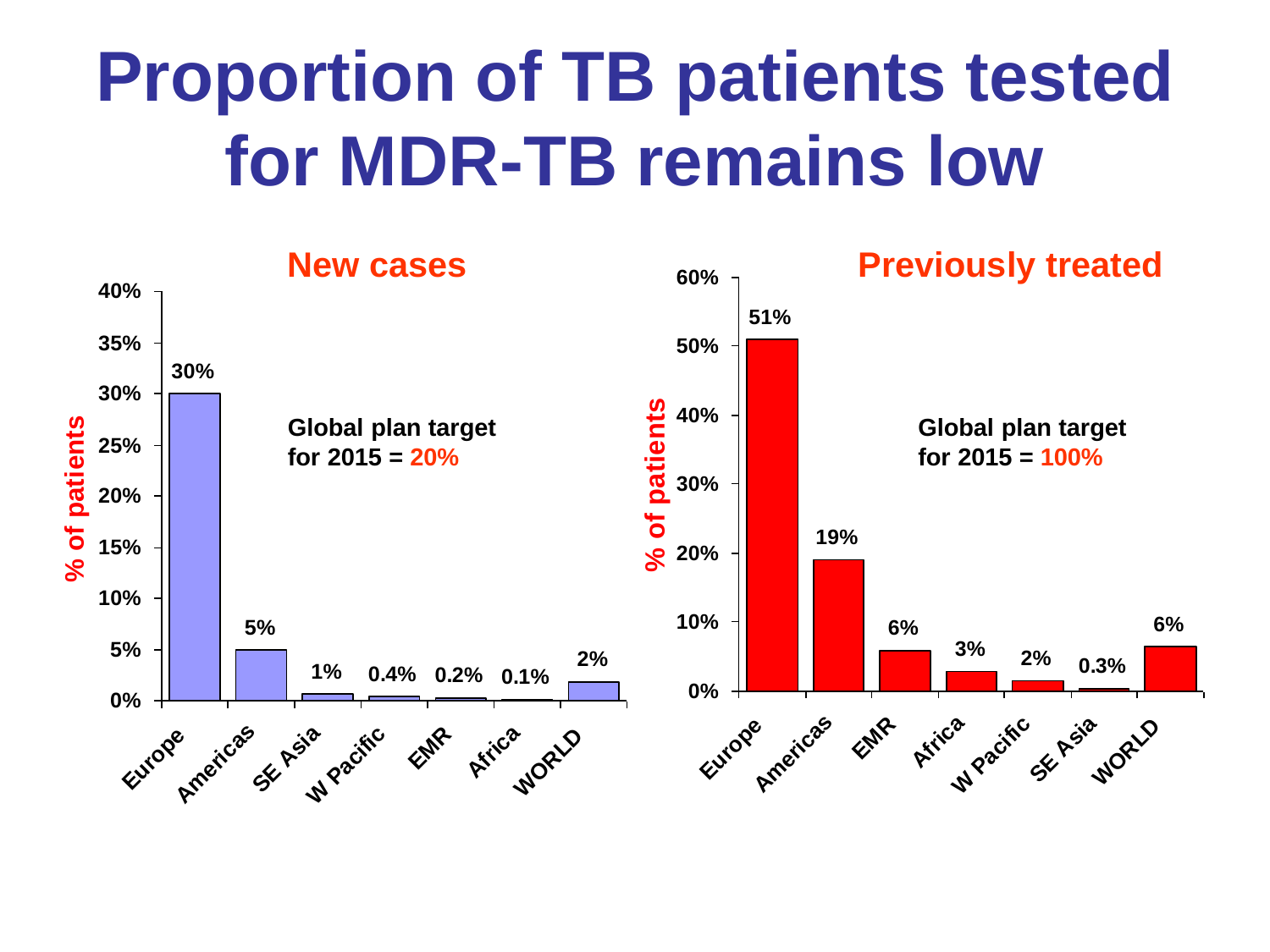## **HIV testing for TB patients expanding**

**Although more needed to reach 100% targets in Global Plan**



**Several countries with very high testing rates in 2010**

> **Rwanda: 98% Kenya: 91% Tanzania: 90% Malawi: 88% Mozambique: 88%**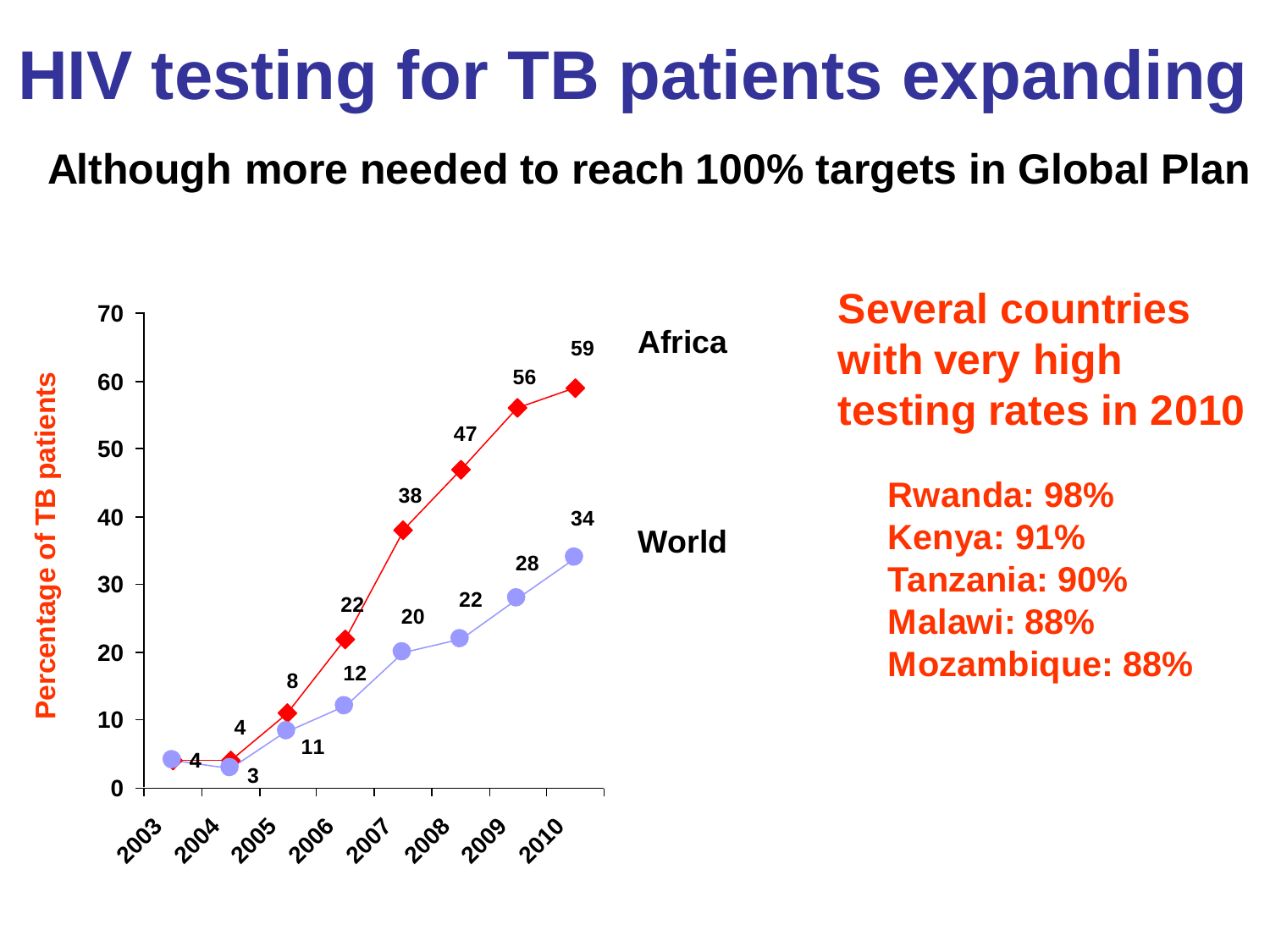# **CPT and ART for HIV-positive TB patients**

### **More needed to reach 100% targets in Global Plan**



### **Higher rates possible**

#### **CPT >90% in 2010**

**Burkina Faso, Burundi, India, Kenya, Lesotho, Malawi, Mali, Mozambique, Myanmar, Namibia, Rwanda, Swaziland, Tanzania, Uganda**

#### **ART > 80% in 2010**

**Brazil, Myanmar, Russia**

**ART > 50% in 2010 India, Thailand, S. Africa**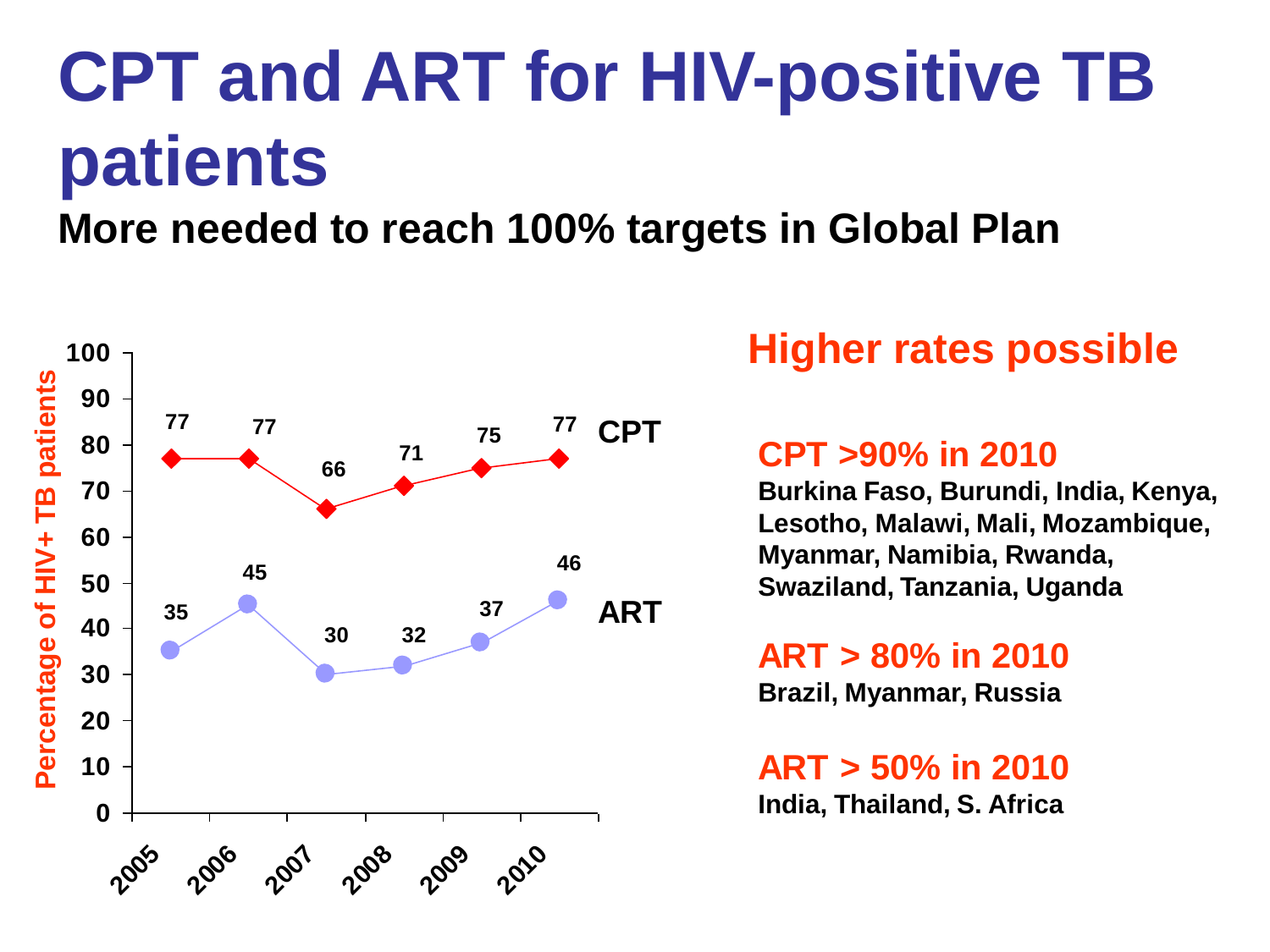### **Funding for TB control increasing 97 countries, 92% global notifications**

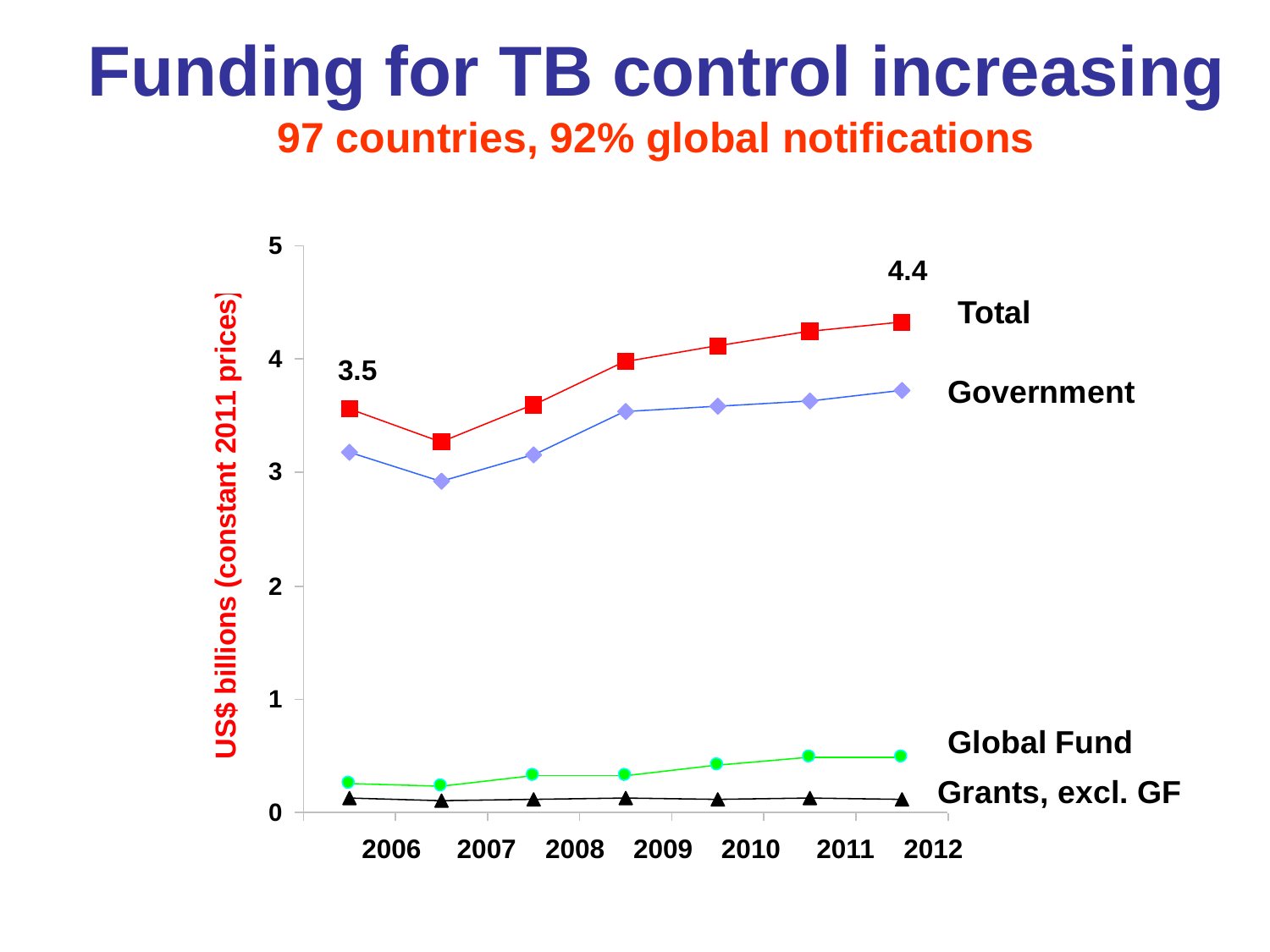# **BRICS mostly domestic funding, other HBCs ~50% is donor funding**



**BRICS 96% domestic financing**

### **Other 17 high-burden countries 49% donor financing**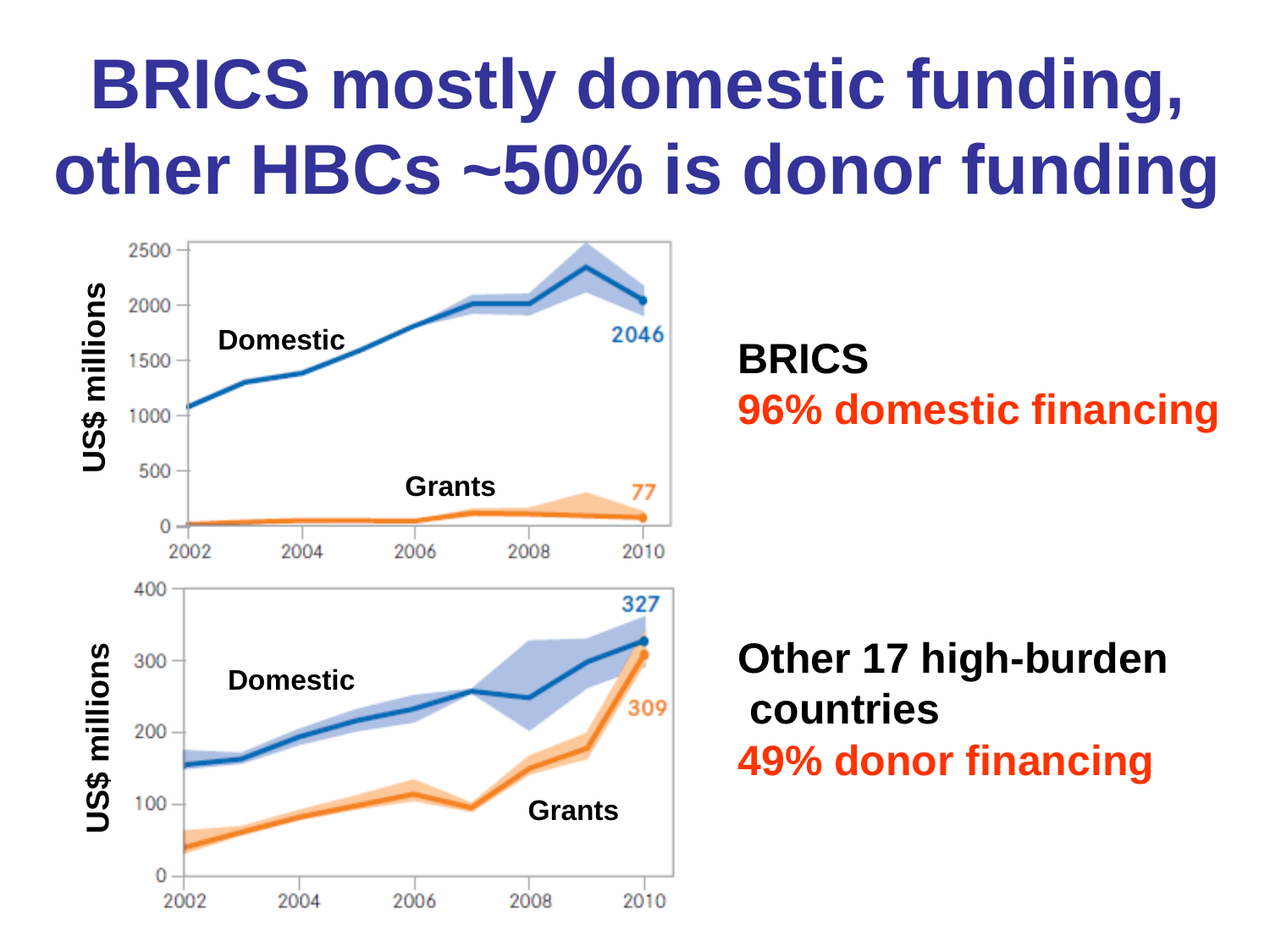## **Underfunding persists**

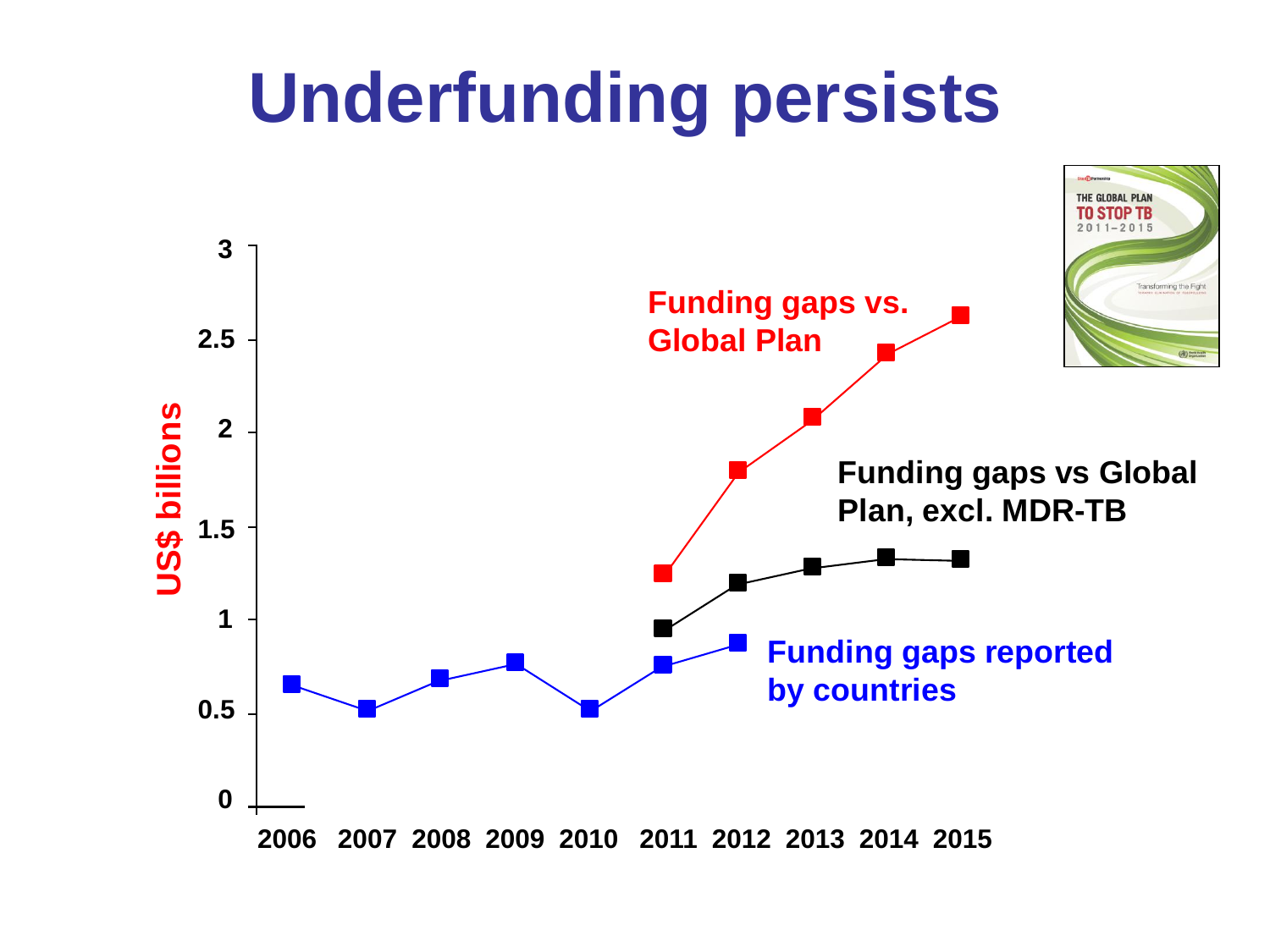### **Scaling up treatment of MDR-TB to reach Global Plan targets funding required by country group**

Funding required for MDR-TB, Global Plan to Stop TB,  $2011 - 2015^a$ 

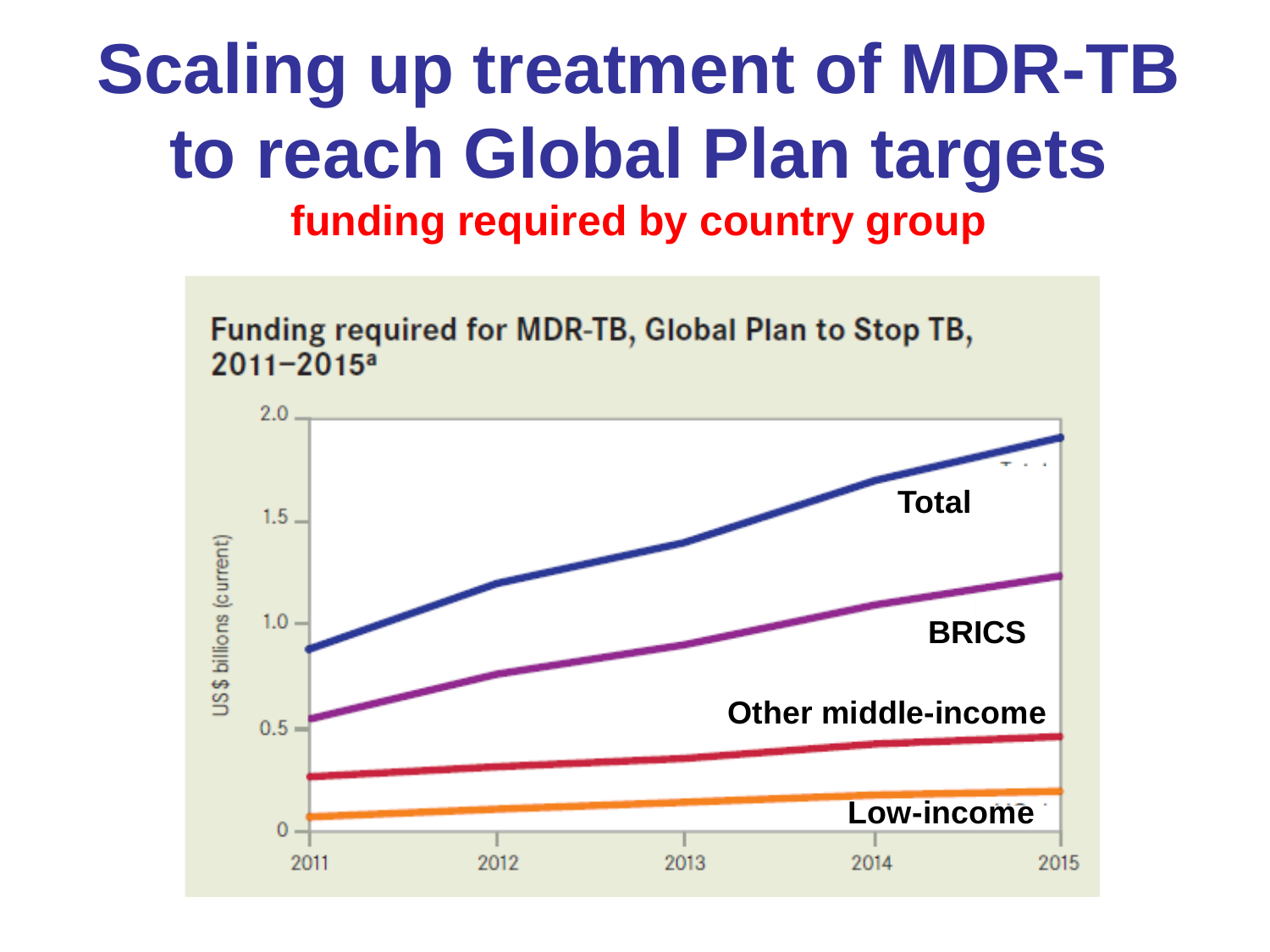**3. TB in women and children – what do global surveillance data and surveys tell us?**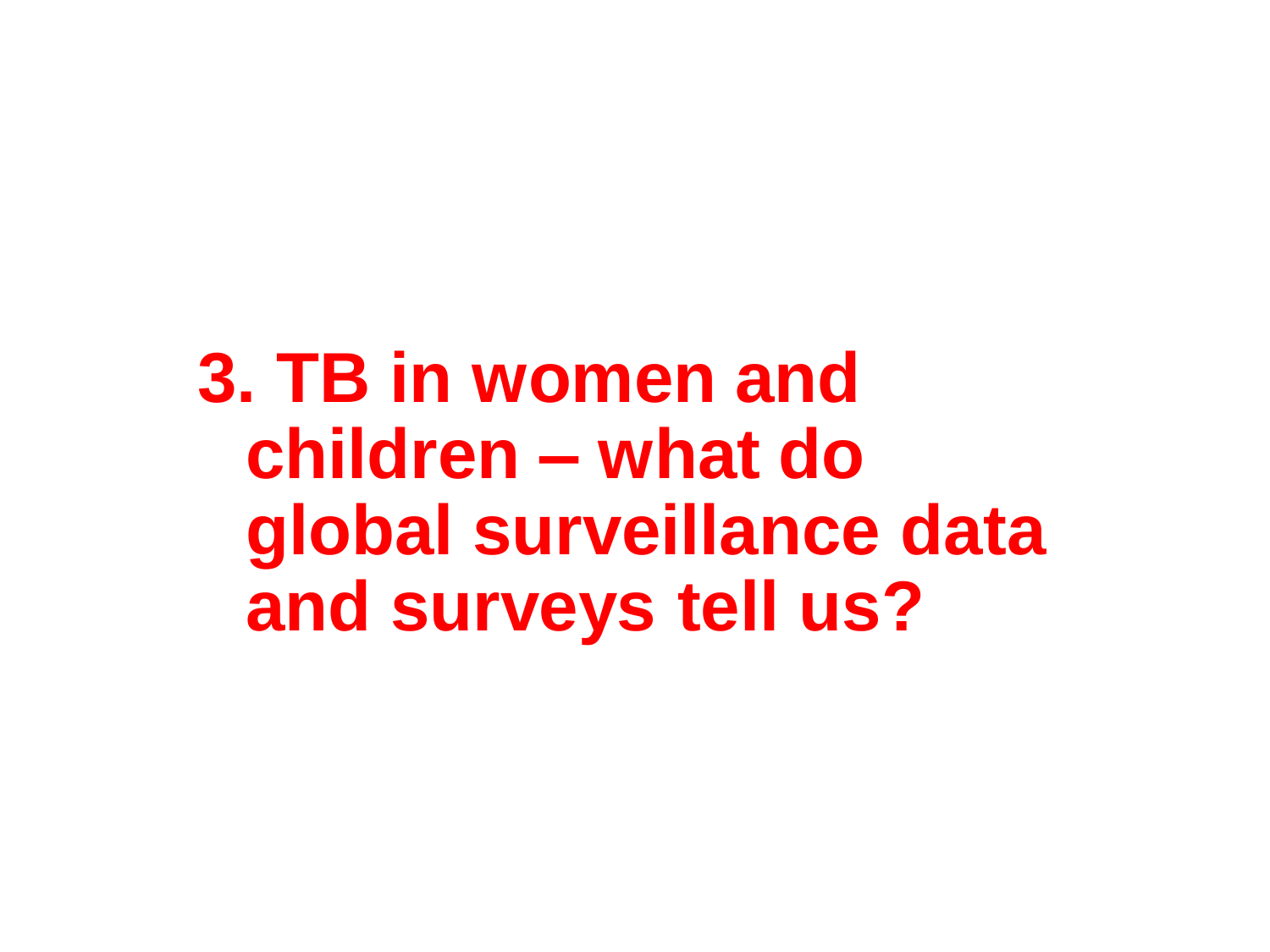### **Notifications disaggregated by sex: available data, 2010**

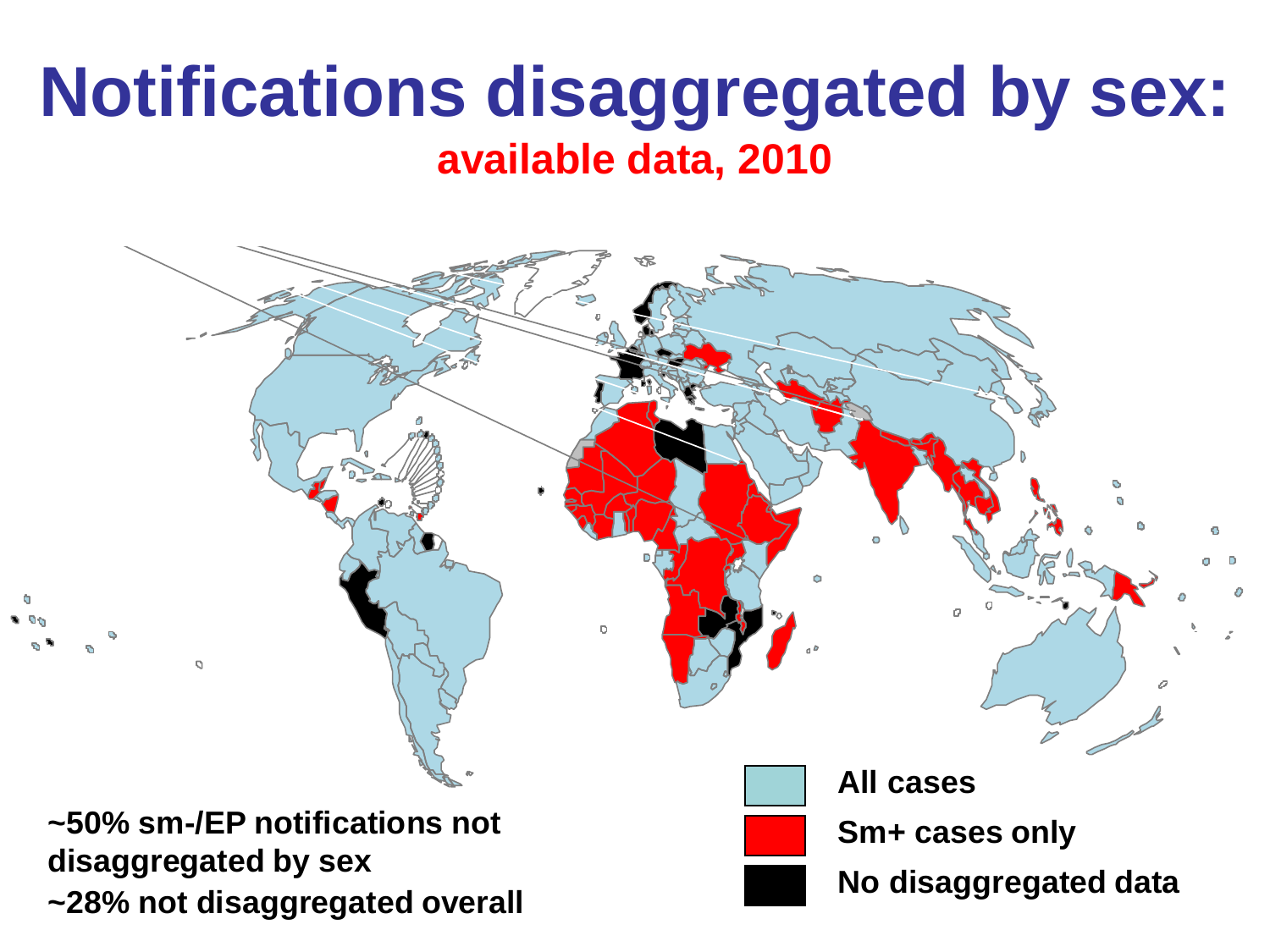### **Notifications among women, countries reporting cases disaggregated by sex, 2010**



 **~38% cases notified globally are among women**



**Variation by region – higher percentage of cases among women in Africa and EMR**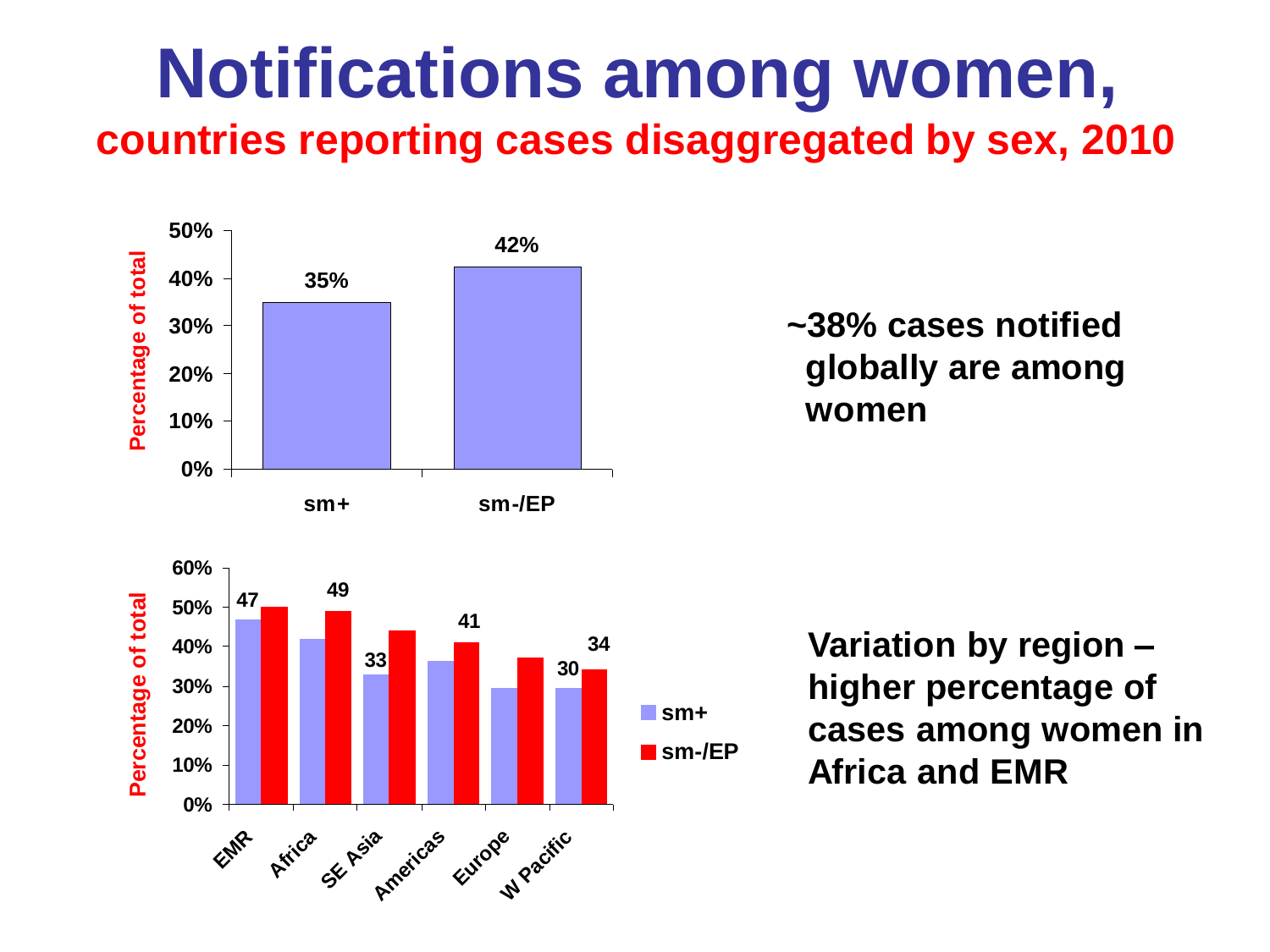## **Cases among women in prevalence surveys in Asia**

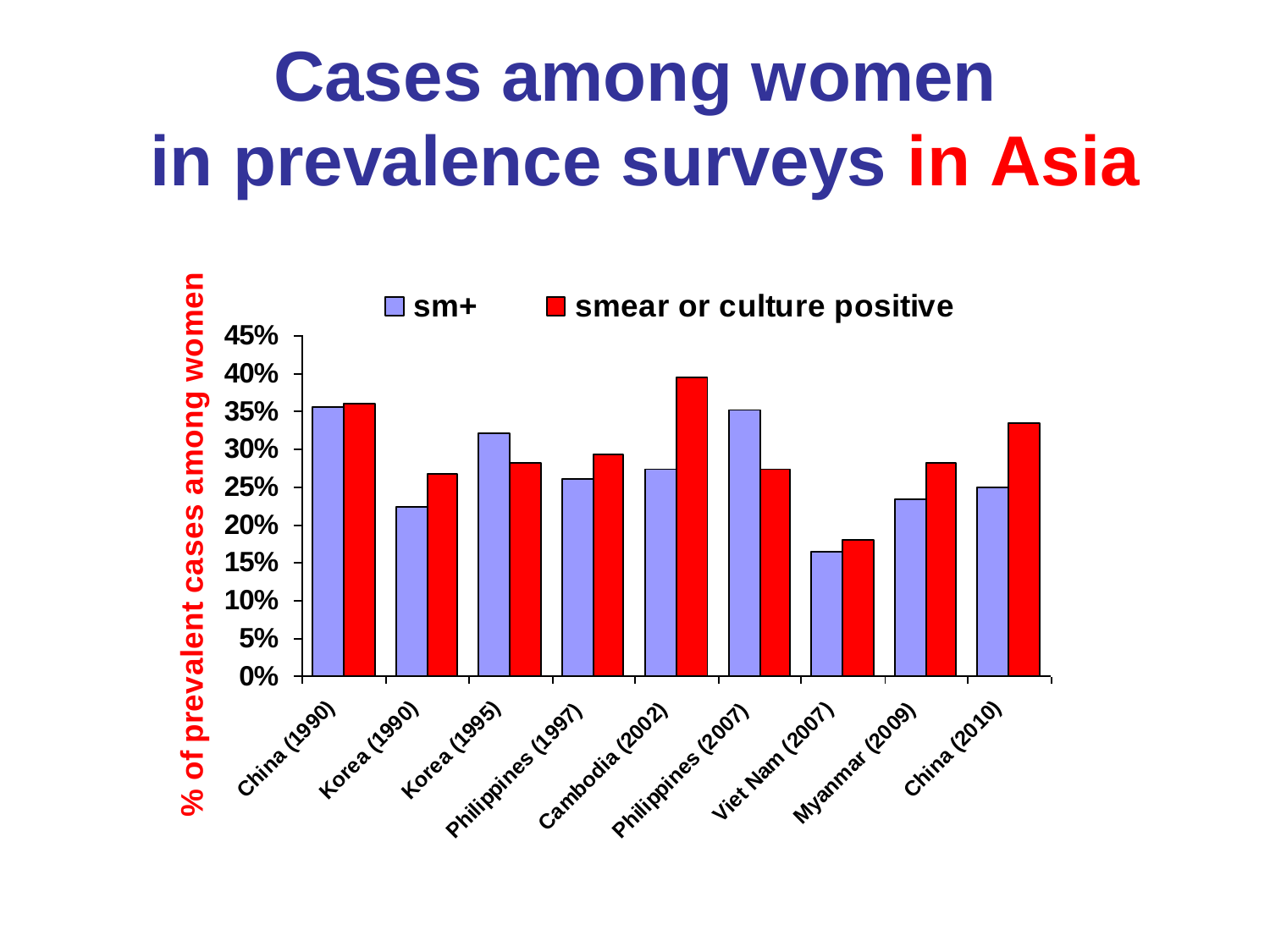## **Surveys also suggest cases among women are more likely to be notified**

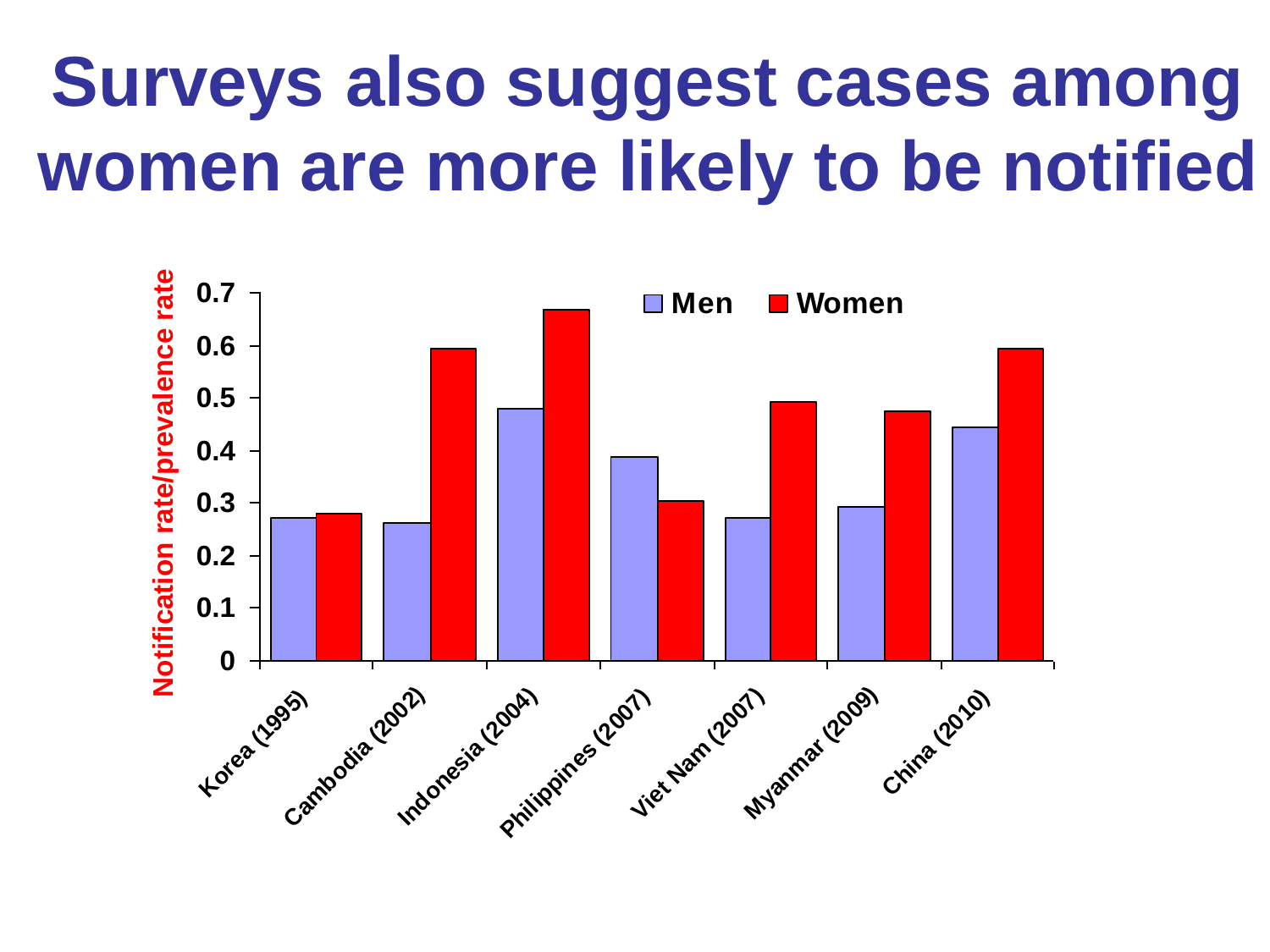### **Notifications disaggregated by age: available data, 2010**



**be identified from routine reporting**

**No disaggregated data**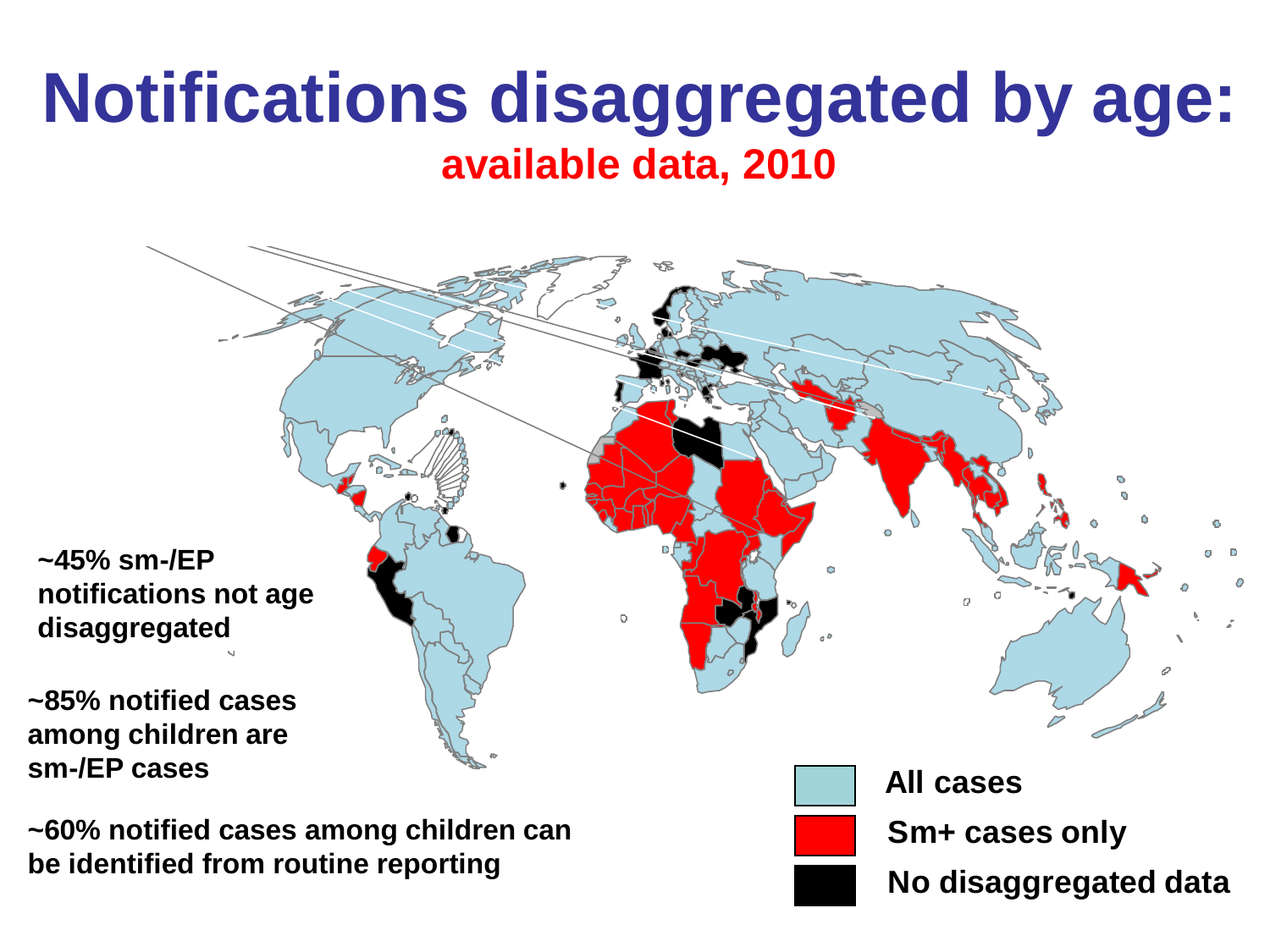### **Notifications among children, countries reporting age-disaggregated data, 2010**



**Estimated at least 6% of global notifications are among children**

**BUT: high levels of under-reporting of cases thought to exist e.g. due to lack of linkages between NTPs and paediatricians**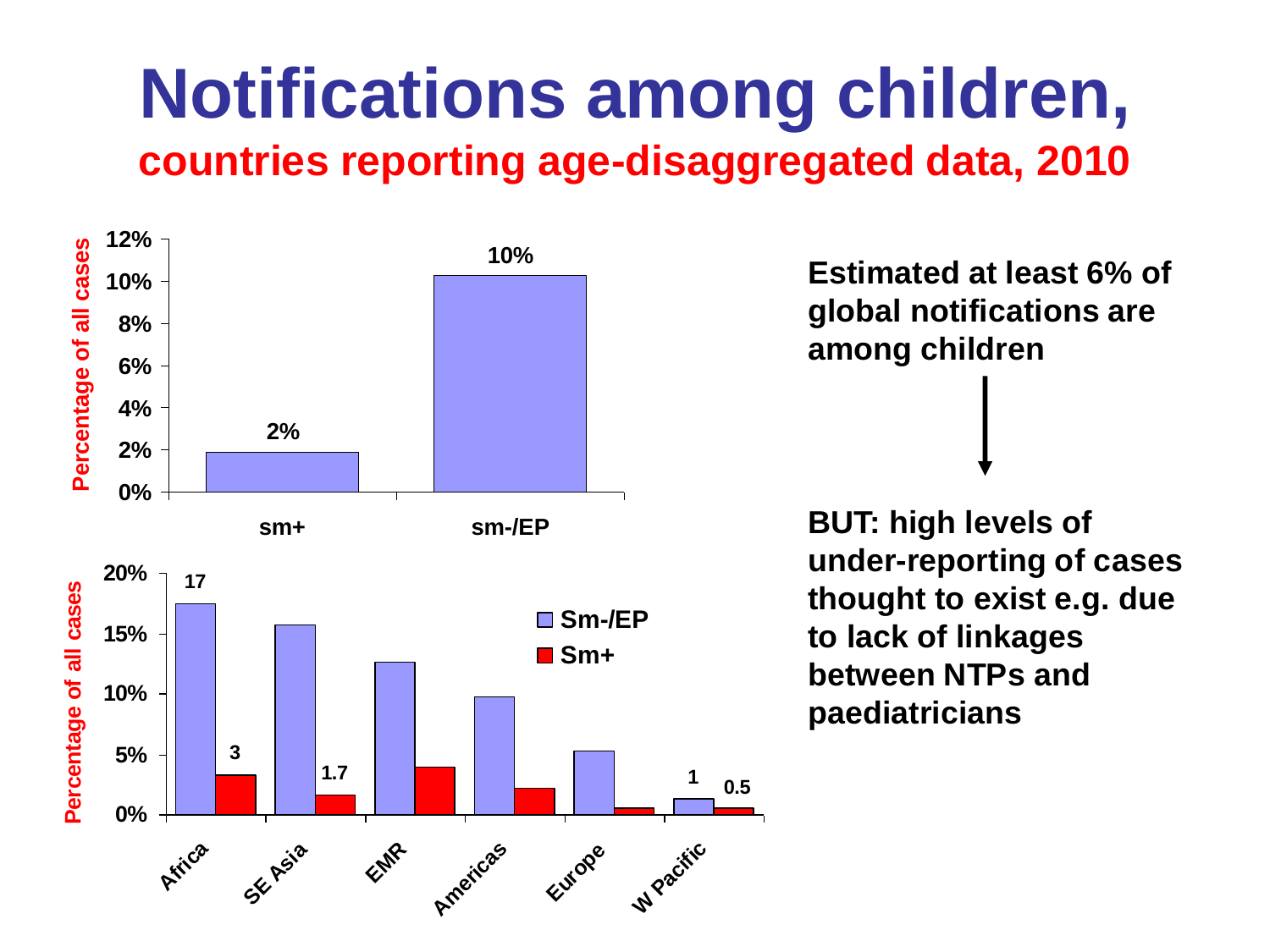# **Estimates of TB burden among women and children**

- **Estimated 3.2 million (range 3.0–3.5 million) new cases among women in 2010**
- **Estimated ~10% of cases are among children**
- **Estimated ~320,000 deaths among HIV-negative women in 2010 and ~0.5 million deaths among women including HIV-associated TB**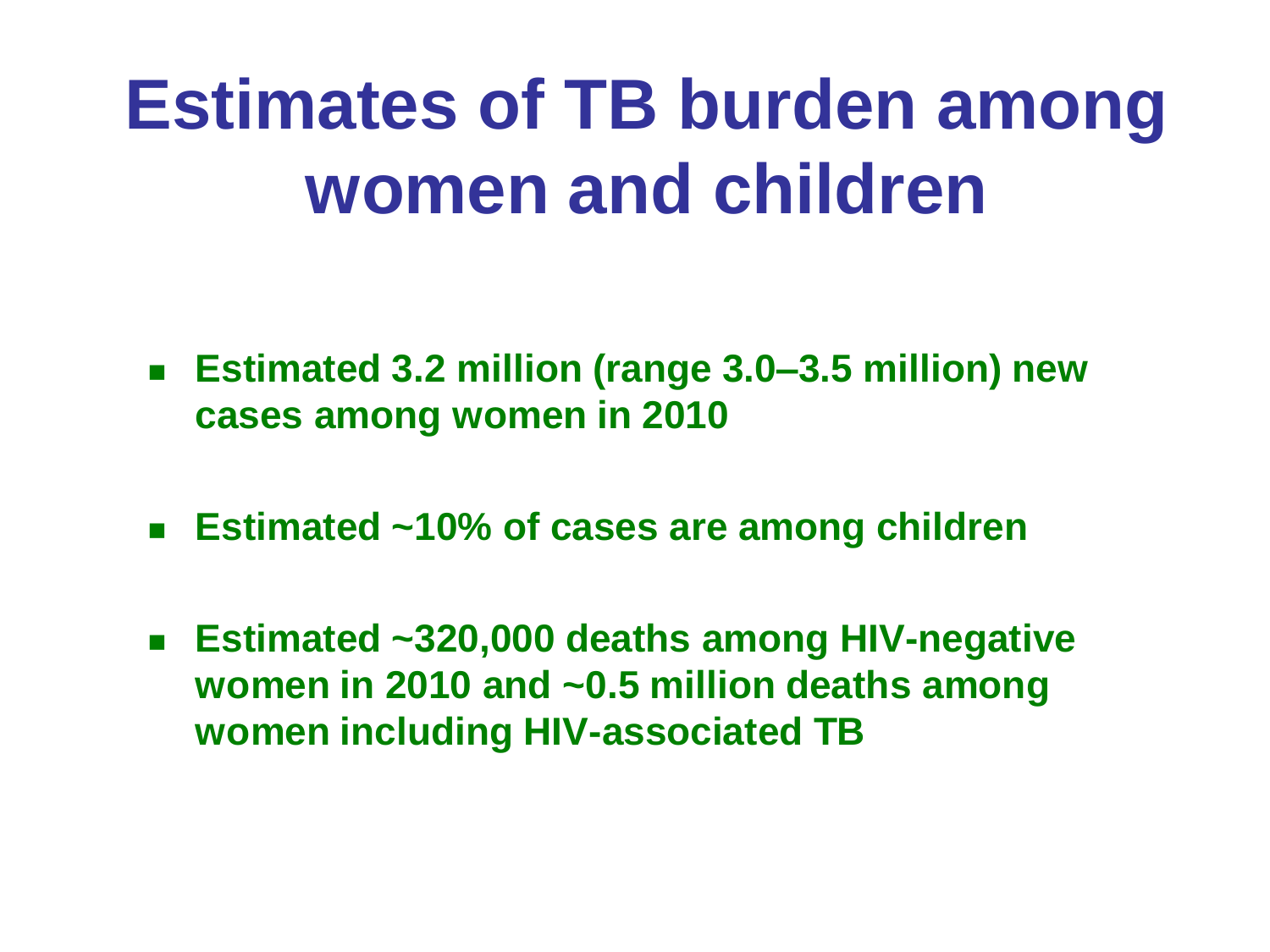# **Next steps for better assessment of TB among women and children**

- **1. Reporting of notification data disaggregated by age and sex from all countries**
	- **Case or patient-based electronic recording and reporting**
- **2. Prevalence surveys in Africa**
- **3. Studies to quantify "under-reporting" of cases among children and actions to reduce under-reporting (and over-diagnosis)**

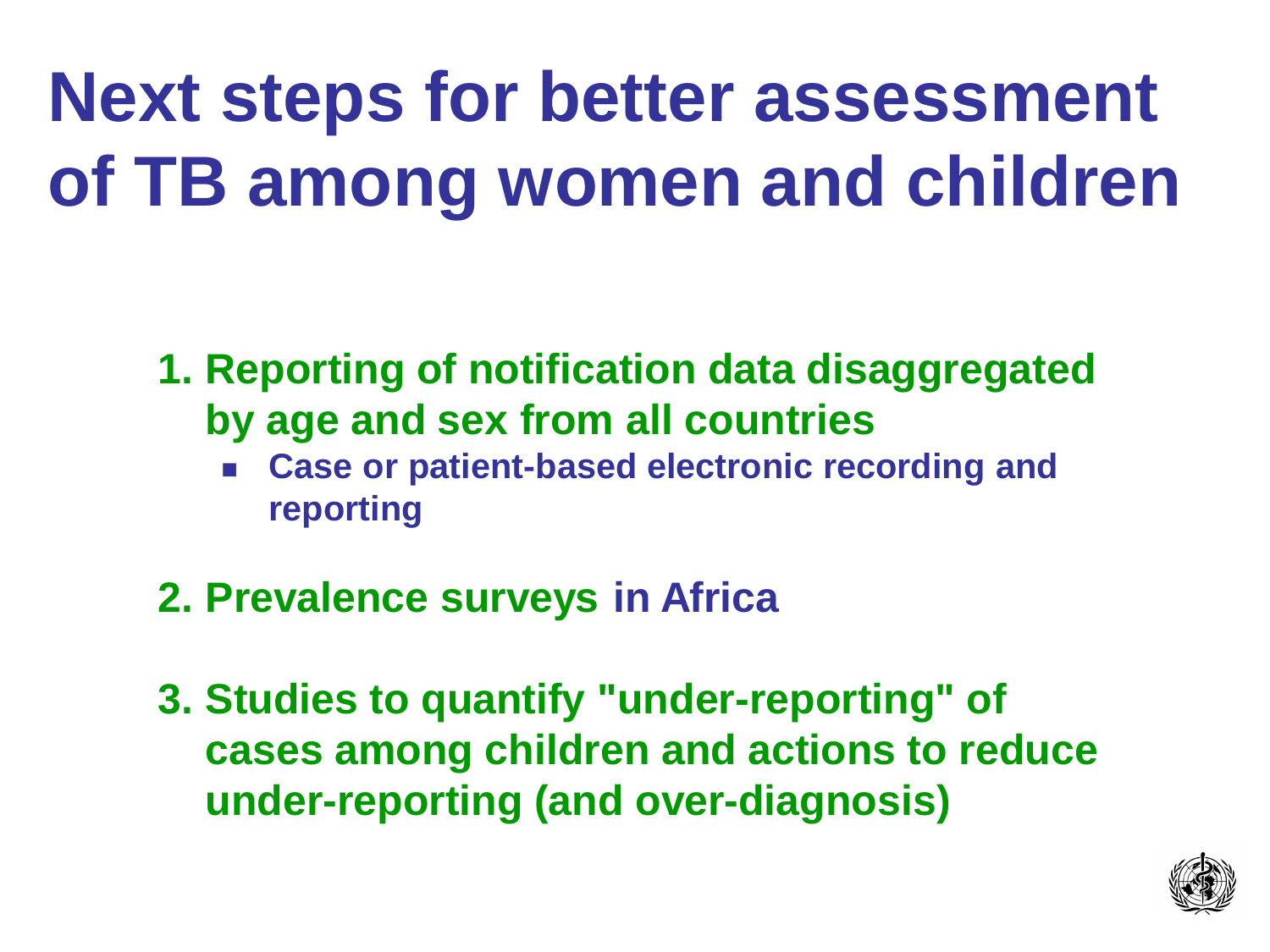



### **www.who.int/ tb/data**

### **Global Tuberculosis Control 2011**